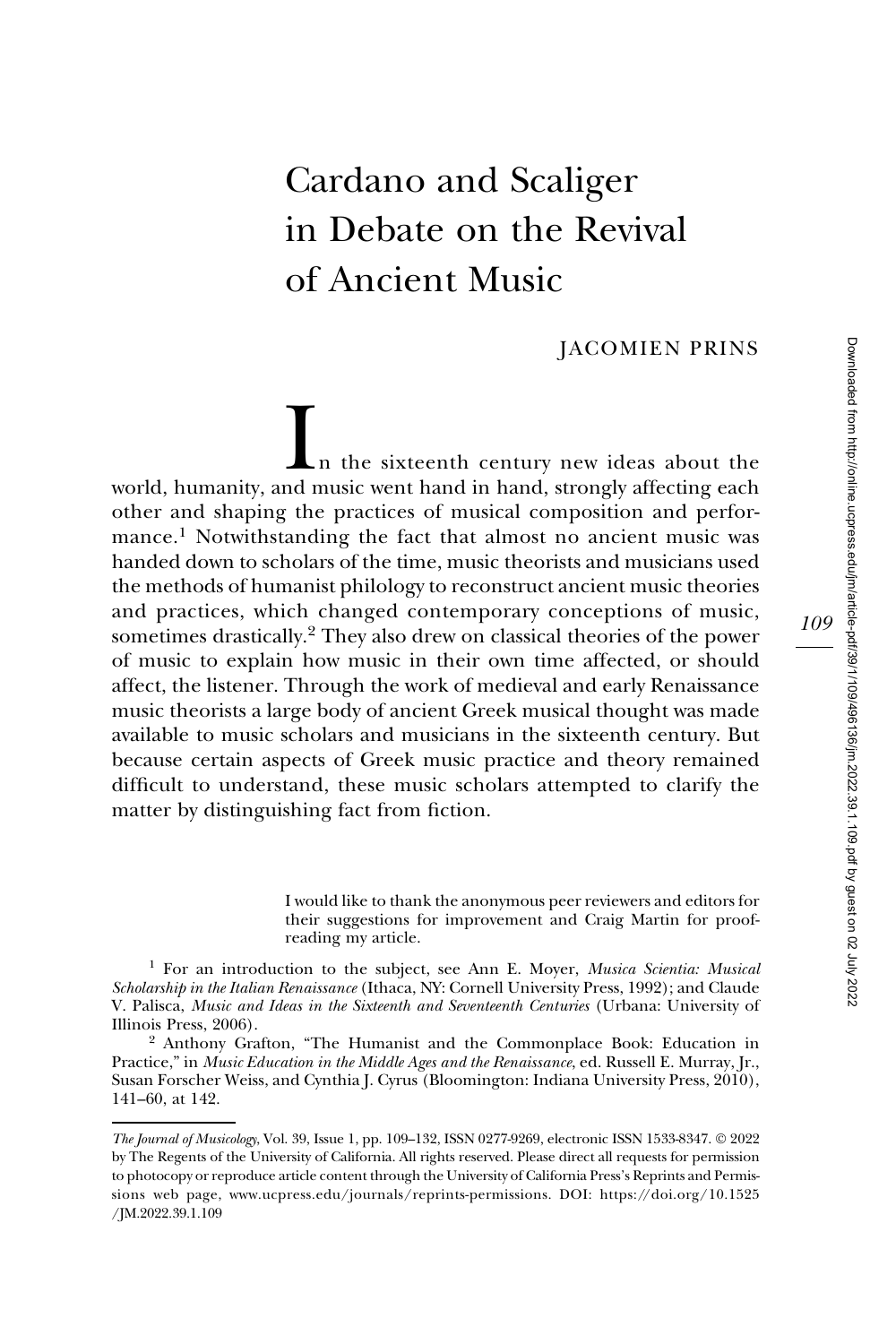Controversies and rivalries, however, broke out between Platonists and Aristotelians, rationalists and sensualists, and occultists and scientists on this very point: how to distinguish fact from fiction, since both originated from authoritative traditions. One of the hot topics in this debate was musical "subtlety," that is, acoustic and musical phenomena that were difficult to perceive, or not perceivable at all, such as sympathetic vibration in strings, which was regarded as observable but occurred through seemingly occult means. To satisfy their curiosity about these wonders of nature, sixteenth-century musical scholars tried to come up with new explanations of the hidden causes of these occult or subtle phenomena. But sometimes their attempts consisted of merely relabeling old wine in new bottles.

To get a better grasp of the structure of one of these controversies, in this article I will revisit the famous debate between the Italian polymath Girolamo Cardano (1501–76) and Julius Caesar Scaliger (1484–1558), a French classical scholar of Italian descent. Cardano's De subtilitate (On subtlety,  $1550-54$ ,  $3$  which included substantial discussions of music theory, prompted Scaliger's critical reply, the Exotericarum exercitationum liber quintus decimus de subtilitate ad Hieronymum Cardanum (The fifteenth book of exoteric exercises on subtlety in reply to Girolamo Cardano, 1557).<sup>4</sup> In addition to being one of the most original and talented physicians, mathematicians, and astrologers of his time, Cardano occupies an

<sup>3</sup> Girolamo Cardano, De subtilitate, in Girolamo Cardano, Opera omnia, (Lyon: Jean Antoine Huguetan and Marc Antione Ravaud, 1663), 3:353–672, available online at [http://](http://www.cardano.unimi.it/testi/opera.html) [www.cardano.unimi.it/testi/opera.html](http://www.cardano.unimi.it/testi/opera.html), hereafter cited as OO. For a translation of Cardano's De subtilitate, see John M. Forrester, ed., The De subtilitate of Girolamo Cardano, 2 vols. (Tempe: Arizona Center for Medieval and Renaissance Studies, 2013). See also the translation of Cardano's two (different) books entitled  $De$  musica and excerpts from the  $De$ subtilitate, in Clement A. Miller, ed., Writings on Music: Hieronymus Cardanus (Rome: American Institute of Musicology, 1973). On Cardano, see Giuliano Gliozzi's entries "Girolamo Cardano," in Deutscher biographischer Index, ed. Willy Gorzny et al. (Munich: Saur, 1986), 19:758–63, and in Dictionary of Scientific Biography, ed. Charles C. Gillispie (New York: Charles Scribner's Sons, 1971), 3:64–67; and Guido Giglioni, "Girolamo [Geronimo] Cardano," in Stanford Encyclopedia of Philosophy, ed. Edward N. Zalta (Stanford University, 1997–), first published April 23, 2013, last modified April 3, 2019, [https://plato.stanford.](https://plato.stanford.edu/archives/sum2019/entries/cardano/) [edu/archives/sum2019/entries/cardano/](https://plato.stanford.edu/archives/sum2019/entries/cardano/). On Cardano's music theory, see Guido Giglioni, "Bolognan Boys Are Beautiful, Tasteful and Mostly Fine Musicians: Cardano on Same-Sex Love and Music," in The Sciences of Homosexuality in Early Modern Europe, ed. Kenneth Borris and George Rousseau (London: Routledge, 2008), 201–20; Moyer, Musica Scientia, 158–68; and Ingo Schütze, "Cardano und die Affektenlehre der Musik," Bruniana  $\mathcal{E}$  Campanelliana 7 (2001): 453–67.

 $<sup>4</sup>$  Julius Caesar Scaliger, *Exotericarum exercitationum liber quintus decimus de subtilitate, ad*</sup> Hieronymum Cardanum (Paris: Michael Vascosanus, 1557). On Scaliger, see "Julius Caesar Scaliger," in Encyclopaedia Britannica, last updated October 17, 2021, [https://www](https://www.britannica.com/biography/Julius-Caesar-Scaliger) [.britannica.com/biography/Julius-Caesar-Scaliger.](https://www.britannica.com/biography/Julius-Caesar-Scaliger) On Scaliger's Exotericae exercitationes, see Kuni Sakamoto, Julius Caesar Scaliger, Renaissance Reformer of Aristotelianism: A Study of His Exotericae Exercitationes (Boston: Brill, 2016).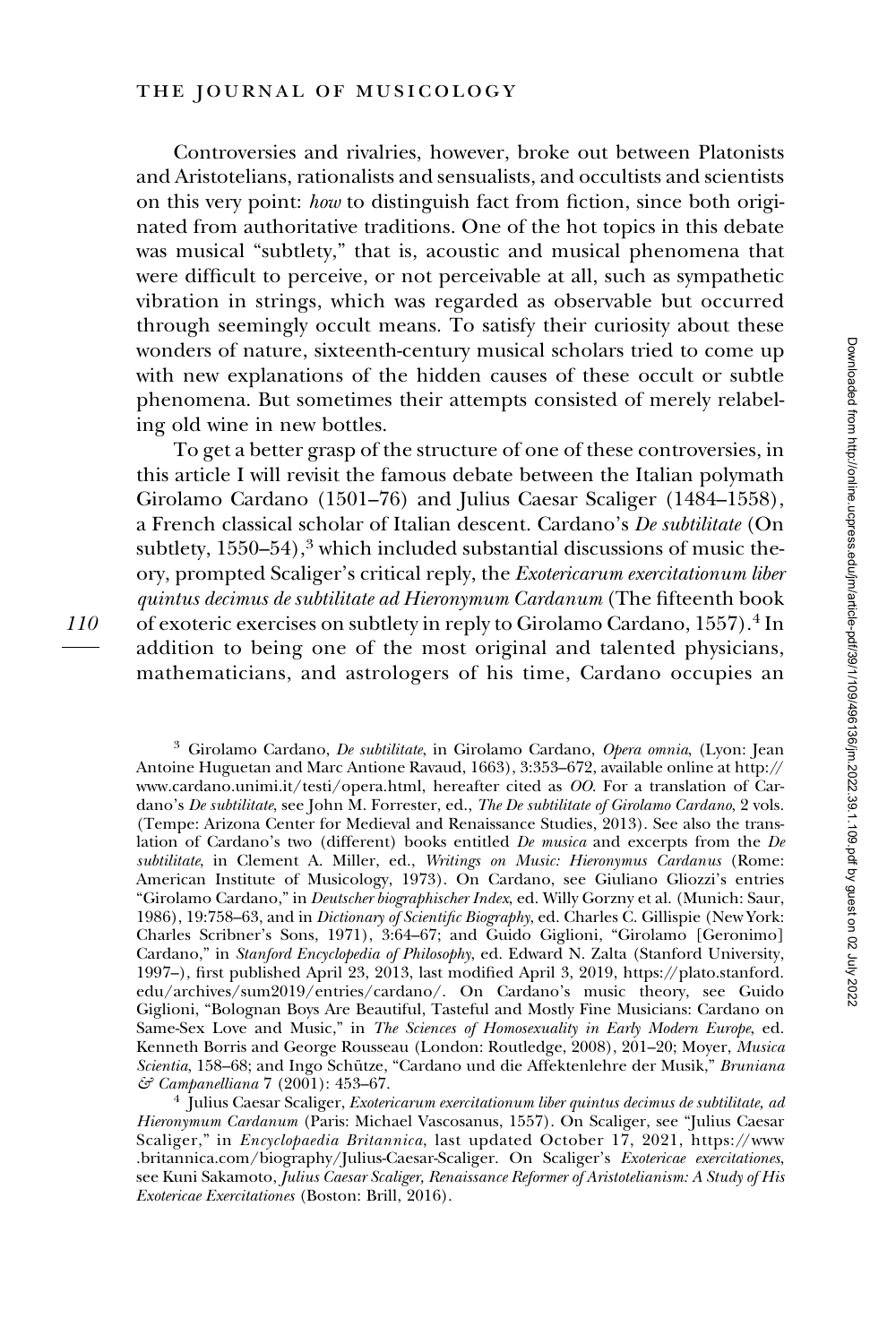important place in the history of Renaissance music theory and practice. In his musical thought he was inspired above all by the Platonic tradition. Scaliger, a fervent Aristotelian, worked in botany, zoology, grammar, and literary criticism. Even though he had no musical expertise himself, as a polymath he felt confident enough to attack his colleague. But their famous controversy is more than a variation on the Plato-Aristotle controversy. I argue that behind their fierce debate on the interpretation of ancient musical sources there is a remarkable similarity in their scholarly approach.<sup>5</sup> Even though Cardano presents himself in  $De$  subtilitate as a mathematician, sensualist, and experimentalist and Scaliger in his Exercitationes as an Aristotelian, philologist, and sensualist, they use the very same mixture of arguments from authority and from subjective observation and experience to underpin their views about music. Scaliger laid claim to objective scholarly discourse and a methodical exposition in his attack on Cardano, accusing his opponent of confusing fact and fiction. In so doing, however, he seems to be guilty of the very same "bad" scholarly practices for which he faults Cardano. $6$  In this regard, their debate testifies to an early stage in the emergence of early modern musical science, in which scholars started to theorize in different ways about acoustical facts and musical experience but had no established research agenda upon which to rely when doing so.

To ground the transdisciplinary conceptual problems encountered by almost all scholars in the Renaissance, I will discuss issues related to the Renaissance revival of ancient music that were perceived as important by Cardano and Scaliger, even if they are less significant in the context of our modern views of the history of musical thought. Gary Tomlinson has emphasized that Renaissance humanism and scholarship

<sup>5</sup> A similar point has been made by Gary Tomlinson, who argues that behind the worldviews of the Platonist Ficino and the Aristotelian Pomponazzi lie comparable occult mentalities; Tomlinson, Music in Renaissance Magic: Toward a Historiography of Others (Chicago: University of Chicago Press, 1993), 199. On the debate between Cardano and Scaliger, see Ian Maclean, "The Interpretation of Natural Signs: Cardano's De subtilitate versus Scaliger's Exercitationes," in Occult and Scientific Mentalities in the Renaissance, ed. Brian Vickers (Cambridge: Cambridge University Press, 1984), 231–52; Maclean, "Cardano's Eclectic Psychology and Its Critique by Julius Caesar Scaliger," Vivarium 46 (2008): 392–417; Luc Deitz, "Magnus animi tui candor, or: How Julius Caesar Scaliger Told Geronimo Cardano That He Was a Fool," in Die Kunst des Streitens: Inszenierung, Formen und Funktionen öffentlichen Streits in historischer Perspektive, ed. Marc Laureys and Roswitha Simons (Göttingen: V&R unipress, 2010), 127–44; and Guido Giglioni, "Scaliger versus Cardano versus Scaliger," in Forms of Conflict and Rivalries in Renaissance Europe, ed. David A. Lines, Marc Laureys, and Jill Kraye (Göttingen: V&R unipress, 2015), 109–30. On Cardano's reception, see Kristian Jensen, "Cardanus and His Readers in the Sixteenth Century," and Ian Maclean, "Cardano and His Publishers, 1534–1663," in Girolamo Cardano: Philosoph, Naturforscher, Arzt, ed. Eckhard Kessler (Wiesbaden: Harrossowitz, 1994), 265–308 and 309–38, respectively.

 $6$  The analysis of Cardano's and Scaliger's methodology presented here is inspired by Maclean's analysis of the debate in "The Interpretation of Natural Signs."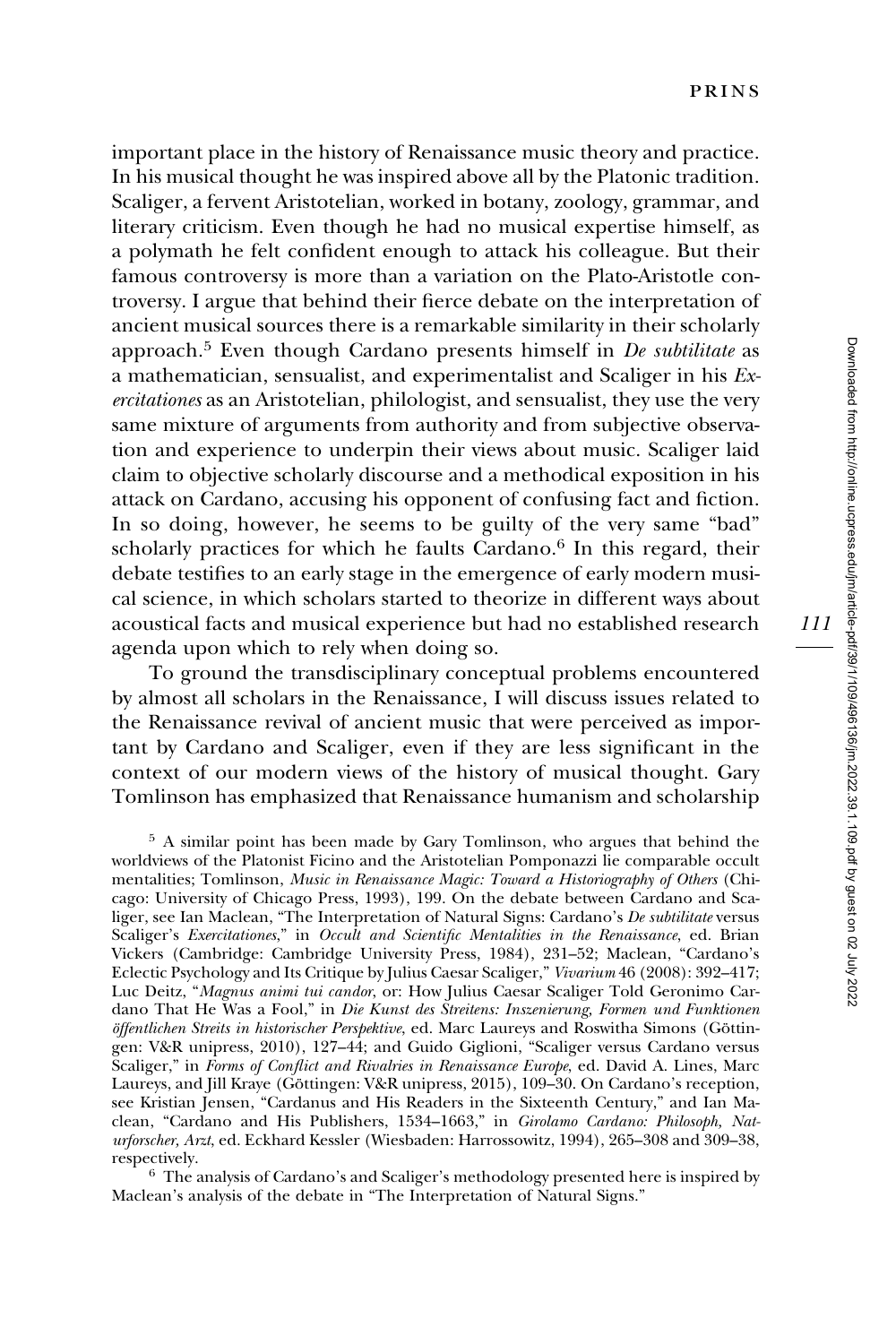on ancient texts were guiding forces in the emergence of new musical thought.<sup>7</sup> This emergence, however, met with methodological obstacles, which are the focus of this article. First, I will explore Cardano's and Scaliger's views on the role of Pythagorean-Platonic mathematics as the foundation of a tuning system. Moreover, I will investigate why Cardano and Scaliger deemed it important to repeat the well-rehearsed debate over reason and perception in Italian music theory. Then I will analyze their views on the connection between music and the human soul, and the acuity and superiority of the sense of hearing. Lastly, I will examine how both scholars used knowledge of ancient musical instruments in the construction of their musical views. Taken together, the debates on these musical issues illustrate that Cardano and Scaliger, in their ambition to share the subtle wonders of nature with a wider audience, often paraded old ideas as new ones, sometimes because they lacked the conceptual tools to frame the new but often because they were also convinced that the eternal truth of their Platonic or Aristotelian views only needed a new guise.

#### 112

## The Foundations of a Tuning System: Pythagorean-Platonic Mathematics versus Aristotelian Methodology of Observation

During the Renaissance, establishing a tuning system was important for both the theory and practice of music. Fully in line with music-theoretical treatises of the period, Cardano began his discussion of the science of music in *De subtilitate* by formulating a system of related sounds.<sup>8</sup> He classified sounds into three categories: consonant, intermediate, and dissonant. This system of sounds related by numerical ratios is grounded in the Pythagorean mathematical tradition, in which numbers precede both logically and ontologically physical phenomena such as sounding bodies.<sup>9</sup> In a discussion of the numerical structure of sensible objects, Cardano defines the basic consonances as follows:

<sup>7</sup> Gary Tomlinson, "Renaissance Humanism and Music," in European Music 1520– 1640, ed. James Haar (Woodbridge, Suffolk: Boydell Press, 2006), 1–19, at 2–6.

<sup>8</sup> Cardano, De subtilitate bk. 13, OO 3:572. The translations of Cardano in this article are taken from Miller's Writings on Music, Forrester's De subtilitate of Girolamo Cardano, and Moyer's *Musica Scientia*, or based on their translations. In the latter case, "translation modified" is added to the reference. All other translations are my own.

 $9$  Moyer, *Musica Scientia*, 160. For an introduction to sixteenth-century musictheoretical debates on sense and reason in Italy, for example Ramos and Spataro against Gaffurio, Galilei against Zarlino, and Artusi against Monteverdi, see Palisca, Music and Ideas in the Sixteenth and Seventeenth Centuries, 29–47; and Michael Fend, "The Changing Functions of Senso and Ragione in Italian Music Theory of the Late Sixteenth Century," in The Second Sense: Studies in Hearing and Musical Judgement from Antiquity to the Seventeenth Century, ed.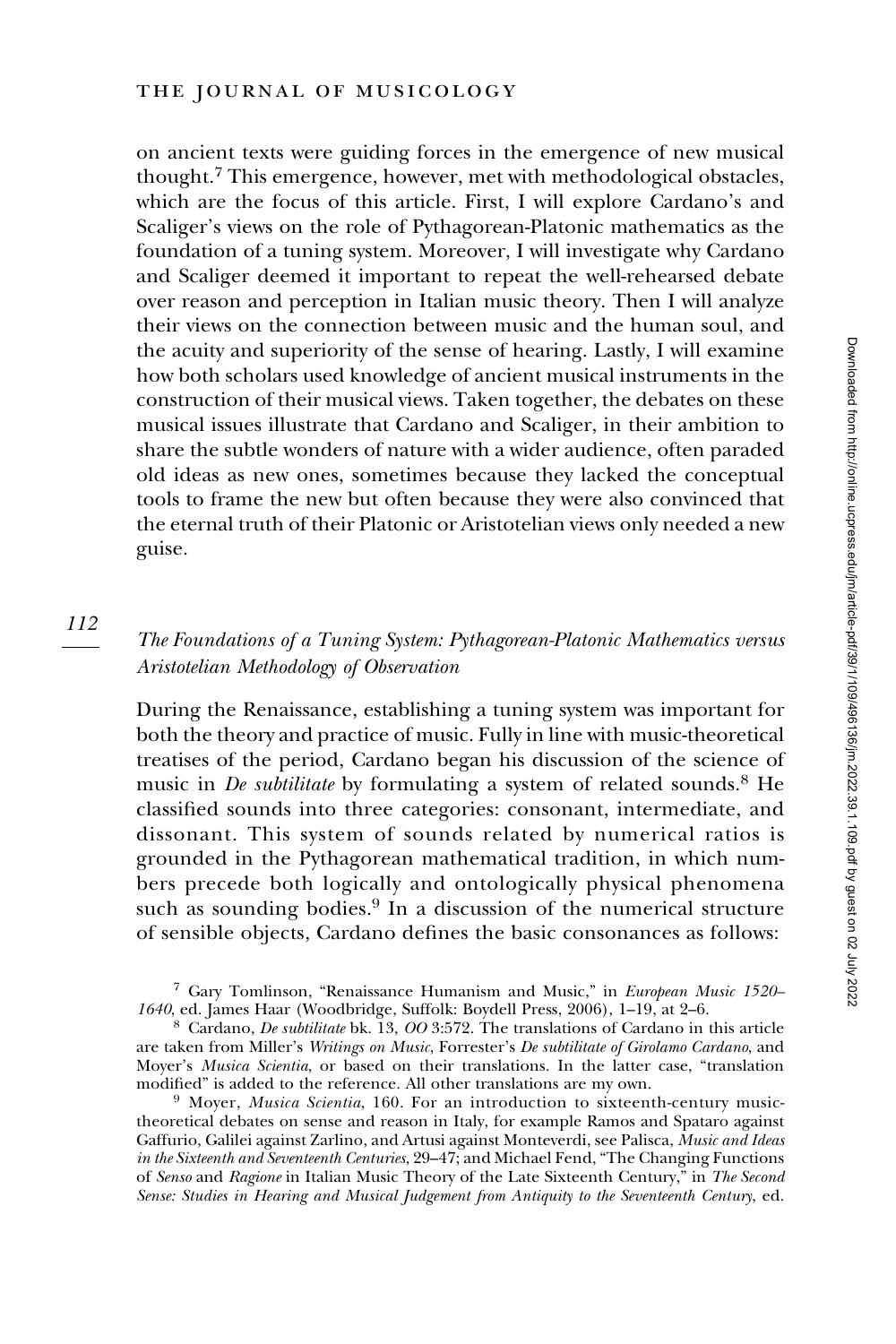First, as I said, they arise in a proportion, for as such they are known and thus are pleasing. So it happens that because an octave consists in the 2:1 ratio it is highly pleasant to the ears; then follow a double octave in 4:1, and octave and a fifth in 3:1, a fifth in 3:2, and a fourth in 4:3. A ditone [major third] becomes equal to 5:4, and a trihemitone [minor third] to 6:5 by removing an eightieth part [a syntonic comma], as I taught in [my] books on arithmetic [Practica arithmeticae (1539)]. Sixths also are almost integral ratios, the one 8:5 [minor sixth] and the other 5:3 [major sixth]. $^{10}$ 

First, pleasant consonances are seen by Cardano as analogous to simple ratios. Yet, even though his point of departure is the still dominant Pythagorean tuning system and its concomitant mathematical approach, his definition of the consonances shows an awareness of the flaws and limitations of this system and an emerging interest in the Aristotelian methodology of observation.<sup>11</sup> Pythagorean tuning, or temperament, consisted of three consonant intervals—the octave (2:1), the fifth  $(3:2)$ , and the fourth  $(4:3)$ —filled with whole tones  $(9:8)$  and semitones (256:243). Beginning in the twelfth century, a gradual development in musical composition toward harmonious polyphony, making use of the vertical, or harmonic, intervals of thirds (5:4 and 6:5) and sixths (5:3 and 8:5), led to the expansion of accepted consonant intervals.<sup>12</sup> As a result, this development forced changes in the calculation of the entire tuning system as well as in the definition of consonance.

In this passage, Cardano explained how the subtle phenomenon of a syntonic comma, which had already been discussed by Ptolemy in his Harmonics, drastically changed the traditional Pythagorean tuning system. A new system of interval proportion that made use of the syntonic comma became known as "just intonation" and was first described by Bartolomeo Ramos de Pareia in his Musica practica (1482). Just intonation is inspired by the tense diatonic tetrachord of Ptolemy, in which a fourth (4:3) is divided in two whole tones of different sizes (10:9, 9:8) and a semitone (16:15). The individual intervals in this temperament can perament, consisted<br>fifth (3:2), and the 1<br>tones (256:243). Be<br>ment in musical cc<br>use of the vertical,<br>sixths (5:3 and 8:5)<br>vals.<sup>12</sup> As a result, th<br>the entire tuning sy<br>In this passage,<br>a syntonic comma,<br>*Harmonics*, dr be combined to form certain consonant thirds, for example, the major

Charles Burnett, Michael Fend, and Penelope Gouk (London: Warburg Institute, Uni-

<sup>&</sup>lt;sup>10</sup> Cardano, *De subtilitate* bk. 13, OO 3:572–73; Miller, Writings on Music, 211–12 (translation modified). Cardano's citation of his "books on arithmetic" refers to his Practica Arithmeticae (OO 4:42). The syntonic comma is expressed by the ratio 81:80. <sup>11</sup> Temperaments are tunings of the scale in which some or all of the concords are

made slightly impure in order that few or none will be left distastefully so. On Pythagorean and quasi-Pythagorean (just intonation) temperaments, see Mark Lindley, "Temperaments," Grove Music Online, accessed September 1, 2020, [https://doi.org/10.1093/gmo](https://doi.org/10.1093/gmo/9781561592630.article.27643) [/9781561592630.article.27643.](https://doi.org/10.1093/gmo/9781561592630.article.27643)<br><sup>12</sup> Fend, "The Changing Functions of *Senso* and *Ragione*," 202–3.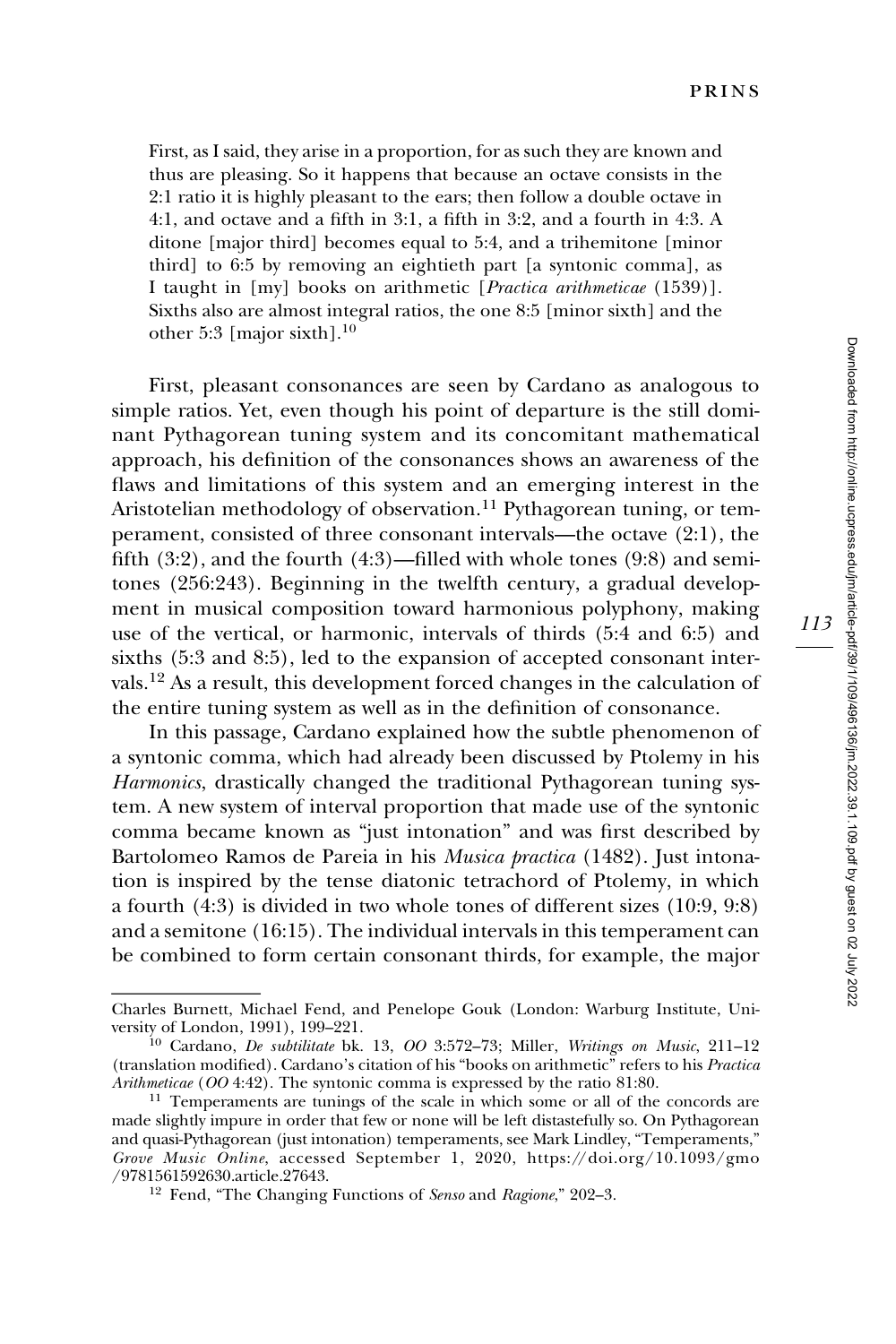third at 5:4—created by subtracting the syntonic comma (81:80) from the Pythagorean major third (81:64), a calculation that Cardano discussed in his Practica arithmeticae, as cited in the quotation above. Similar calculations yield the minor third at 6:5, the major sixth at 5:3, and the minor sixth at 8:5, while maintaining pure fourths and fifths.<sup>13</sup> Cardano defined these new consonances as an intermediate category between consonances and dissonances.

Taking Ptolemy's update of the Pythagorean tuning system as his point of departure, Cardano loosened the connection between sound and number even more by shifting the cause of musical pleasure away from the proportions in musical consonances (object) and toward how those proportions are perceived by a listener (subject). Already in Greek antiquity the question of whether the science of music should be considered as part of mathematics was answered negatively by Aristoxenus. He believed that the science of music should not be focused on the calculation of intervals expressed by the ratio of two whole numbers, for its object was not mathematical structures but the orderly arrangement of musical sounds, which could not be defined by numbers. Consequently, auditory perception of aspects of sounds that go beyond mathematical definitions became an important topic in his music theory.<sup>14</sup> In sharp contrast with Pythagorean theory, Cardano argued that, ultimately, consonances are constituted in the subjective experience of the listener. Just as "better things are always pleasing after worse ones, the opposite is displeasing. So light pleases after darkness, sweetness after bitterness, oil of roses after dill, and consonances after dissonances."<sup>15</sup>

Cardano's definition of a tuning system is based on a mixture of traditional Pythagorean mathematics supplemented with subjective auditory experience as a convincing and trustworthy authority. But even though the reported musical experience in  $De$  *subtilitate* seems to be

<sup>&</sup>lt;sup>13</sup> Cardano's division of the 9:8 Pythagorean whole tone relates to contemporary practice. Moreover, Cardano was strongly influence by Ptolemy's Harmonics and reproduced his turnings in the different genera in his De subtilitate bk.16, OO 3:603; Miller, Writings on Music, 23.<br><sup>14</sup> Andrew Barker, *The Science of Harmonics in Classical Greece* (Cambridge: Cambridge

University Press), 136–96. Probably the most important event for sixteenth-century Italian scholars interested in Aristoxenus's views on sound was the publication in 1562 of a Latin translation by Antonio Gogava, who had been encouraged in this project by Gioseffo Zarlino (this translation was published after the first edition of Cardano's  $De$  subtilitate).

 $^{15}$  Cardano, De subtilitate bk. 13, OO 3:573; Miller, Writings on Music, 212. Zarlino expressed a similar view: "A dissonance causes the consonance which follows it to sound more agreeable ... just as light is more delightful to the sight after darkness, and the taste of sweets more delicious after something bitter. We daily have the experience that after the ear is offended by dissonance for a short time, the consonance following it becomes more sweet and pleasant." Gioseffo Zarlino, The Art of Counterpoint: Part Three of Le istitutioni harmoniche, 1558, trans. Guy A. Marco and Claude V. Palisca (New Haven, CT: Yale University Press, 1968), 53–54. I owe this reference to Isaac Louth.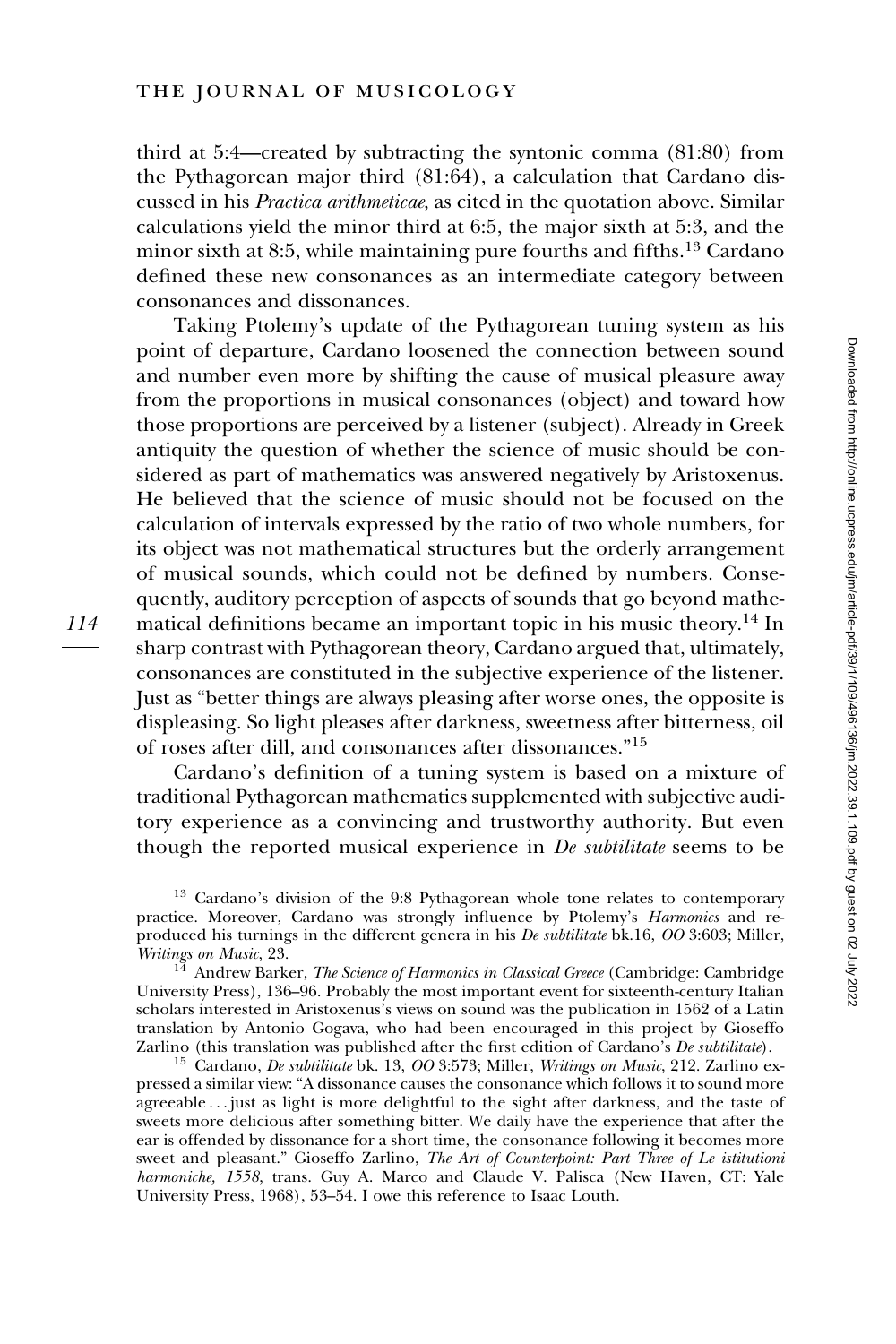repeatable and measurable, it includes also aspects of his reading, that is, of common-sense knowledge and what others have observed and recorded in their own writings. Moreover, in authorizing and verifying his own claims, Cardano gives his own auditory experience an indisputable truth value. Ultimately, however, Cardano's approach is essentially philological. Scaliger's objections, moreover, evince a similar mixture of argument from authority—largely Aristotelian—and subjective experience that is remarkably similar to his opponent's argumentative strategies.

Right from the start of his attack on Cardano's view of the principles of musical science, Scaliger sets a hostile and sarcastic tone in deference to the Aristotelian view of the subject:

Even though as always you adduced certain trifles, even swept up the trash, in order to give an opinion about music, with a little bit of subtlety you could have raised the their low level, even if you were too lazy to separate the wheat from the chaff. You divide sounds into consonant, dissonant, and intermediate sounds. Given that this view is commonly accepted and promulgated, you should have asked whether it seemed contrary to reason. Surely there is no one who would not admit that between the high and the low there is an intermediate. One or more sounds necessarily fall between a low sound and a high sound. Even though these [i.e., high and low] are said relatively, nevertheless each sound in itself is an absolute thing; on the contrary, consonance and dissonance are relations. But the first philosopher [i.e., the metaphysician] argues that relatives do not have an intermediary. Thus, whatever note is not consonant to another note will necessarily be dissonant.<sup>16</sup>

Scaliger does not deny that gradations in dissonance exist (as he admits in the continuation of this argument); however, he refuses to change the Pythagorean system such that certain slightly consonant dissonances will be accepted as a third category of sounds. We may derive from this point of view that he is of the opinion that accepting intermediary sounds such as thirds and sixths as consonances in a tuning system is clearly a case of blurring Aristotelian principles. Cardano's defense of "just intonation" on the basis of auditory experience is presented by Scaliger as a fallacy. It is interesting to observe how eclectic their views on tuning principles are: Cardano is freely combining Pythagorean-Platonic mathematics with Aristotelian methodology of observation, while Scaliger underpins Pythagorean principles with reference to Aristotle, who did not count

<sup>&</sup>lt;sup>16</sup> Scaliger, *Exercitationes exotericae de subtilitate*, fol. 381r. Scaliger's reference to the argument of the "first philosopher" would seem to target Aristotle, Metaphysics X.7, 1057a38–39.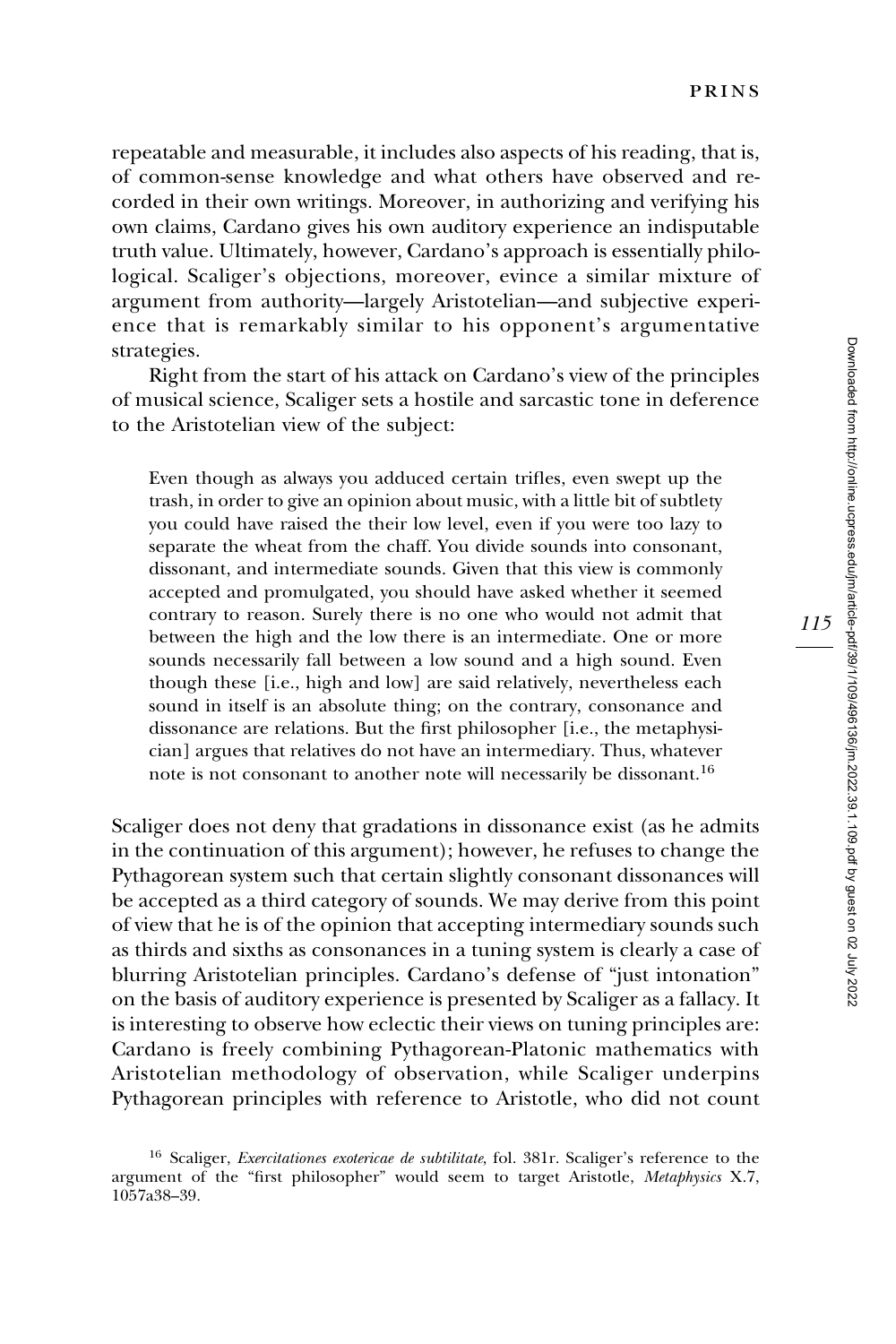as a primary authority in music theory, even though his pupil Aristoxenus was ascribed this role at the end of the sixteenth century.<sup>17</sup>

Scaliger argued that Cardano wrongly listed tuning as one of the things the ancients did not deal with properly. He is right that the arithmetical calculations proposed by Pythagorean and Aristotelian writers alike gave a precise set of intervals that could not be obtained with the same degree of certainty by the judgment of hearing. Scaliger buttressed the binary division of sound into consonances and dissonances with an implicit appeal to Aristotle (albeit with a convoluted and confused, if not fallacious, argument). But this division was also defended in the sixteenth century by adherents of the Pythagorean-Platonic worldview, who argued that the universe is ordered by the same numerical proportions that produce consonances in earthly music. Both Cardano and Scaliger seem to defend a similar numerical foundation of a tuning system, but they disagree on how a music theory should reflect gradations in consonance and dissonance that can be perceived by the ear. Ultimately, both Cardano and Scaliger, in dividing nature from man's perception of it and in locating reality in human reason, used a similar methodology. Even for an Aristotelian like Scaliger, the empirical method employed by Aristotle's pupil Aristoxenus to determine musical intervals by relying on a methodology of observation and aural judgment would have been inconceivable.18

It was only with Vincenzo Galilei's new orientation toward tuning and temperament that judgments based on hearing real music were accepted in sixteenth-century music theory. In the first section of his Dialogo della musica antica et della moderna (Dialogue on Ancient and Modern Music, 1581), Galilei set out to prove that the tuning then used in vocal music could not be the tense diatonic of Ptolemy, as Cardano and Zarlino maintained, but had to be a compromise consisting of Pythagorean pure fifths and Ptolemaic consonant thirds.<sup>19</sup> The debate about whether sense or reason must be taken as basis for a tuning system continued to be a contentious issue in music theory long after Cardano and Scaliger; ultimately the idea that tuning is a matter of convention rather than of natural law came to dominate Western music theory. Even though neither scholar made a significant contribution to this development, their arguments demonstrate that different ways of dealing with musical experience in the sixteenth century were still highly determined by learned traditions.

<sup>&</sup>lt;sup>17</sup> Warren Anderson and Thomas J. Mathiesen, "Aristotle, 2: Symbolism, Number, Harmonic Theory," New Grove Online, accessed September 1, 2020, [https://doi.org/10.1093](https://doi.org/10.1093/gmo/9781561592630.article.01247)<br>/gmo/9781561592630.article.01247.

<sup>&</sup>lt;sup>18</sup> For the Renaissance revival of Aristoxenus, see Claude V. Palisca, Studies in the History of Italian Music and Music Theory (Oxford: Clarendon Press, 1994), 189–99.

 $^{19}$  Daniel P. Walker, "Vincenzo Galilei and Zarlino," in Studies in Musical Science in the Late Renaissance (London: Warburg Institute, 1978), 14–26, at 19–23.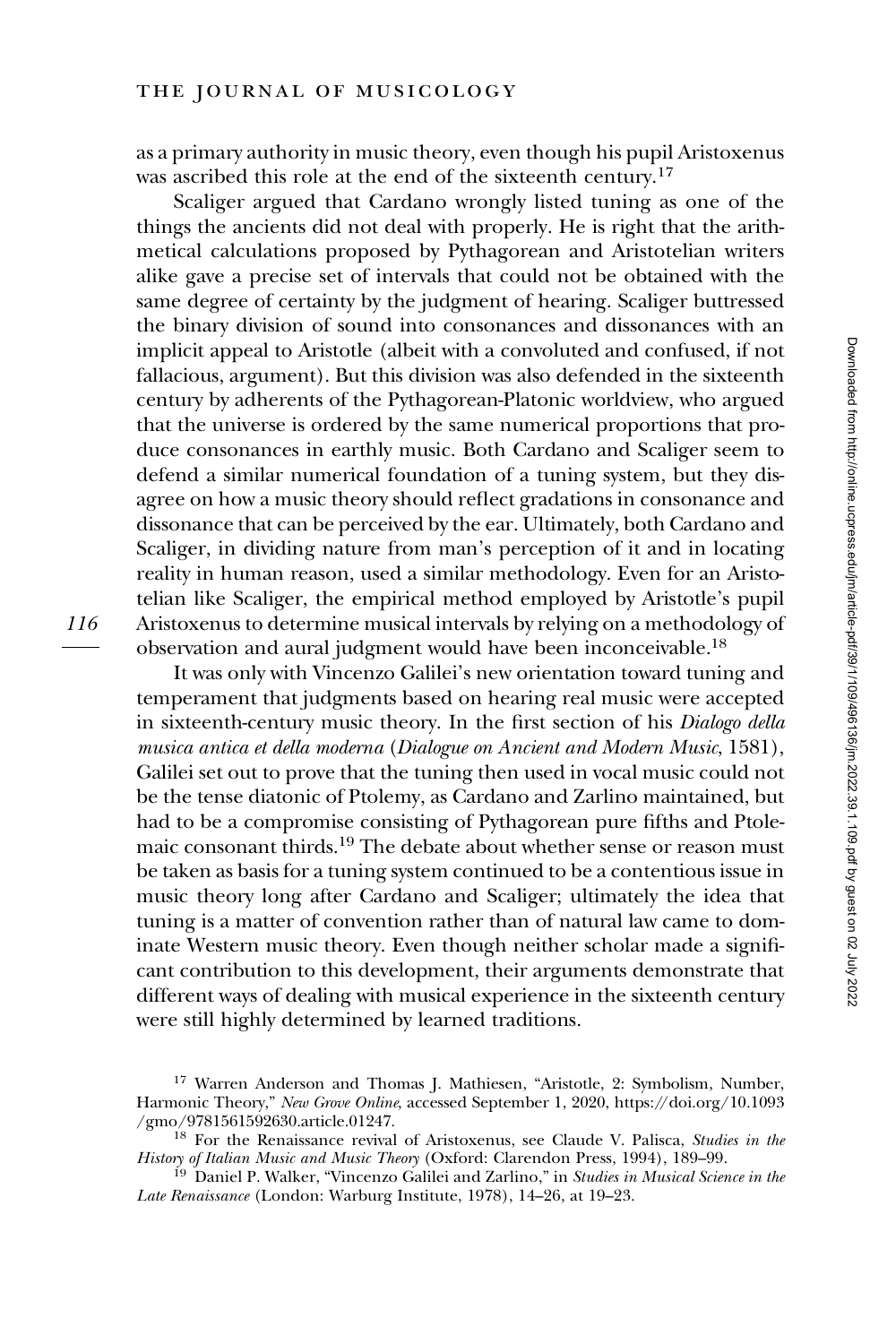## The Utility of Music: Platonic Belief in the Power of Music versus Music as Merely a Temporary Distraction

Renaissance scholars inherited another problem from their ancient predecessors: while Platonists believed in an intrinsic connection between music and the soul, which entailed a concomitant belief in the power of music over the souls of its listeners, Aristotelians denied such a connection; skeptics even maintained that music does not possess an intrinsic nature but depends entirely upon our interpretation. Cardano and Scaliger recapitulated this debate but rephrased it in the terms of the learned traditions to which they belonged.

Having briefly discussed the ancient modes and the harmonic genera in the eighth book, Cardano turned to their alleged effects in the thirteenth book of his *De subtilitate*.<sup>20</sup> To substantiate his claim that musical sound can influence the soul more directly than any other sensory object, Cardano retold a famous ancient story about a military victory caused by the power of music:

Of all the stimuli that can move the senses, sound is alone in moving the passions maximally, because it is the only [sensory object] with obvious movement. A loud, harsh, energetic and dissonant [sound] arouses people eminently to fury and battles, which is sufficient to make a man forget himself. So soldiers in battle, especially at the outset, do right to make a din with trumpets and drums, and to shout; it is indeed no small thing to risk one's death, and important people (or people whose judgement is disrupted by especially dissonant sounds and shouts) would only do this willingly for glory. Hence, Caesar was right to criticize Pompey for holding his troops back at the start of a battle, as if they were off to a wrestling match or to debate the hair splitting of philosophers.<sup>21</sup>

According to Cardano, Caesar's unexpected victory in the battle of Pharsalus, which was an important episode in Caesar's war against Pompey the Great, could only be explained by the power of stirring music, which aroused frenzy and great courage in the soldiers. Influencing the passions of the soul of soldiers with inflaming music that benumbed their rational fear of death was seen by Caesar as an efficient military strategy. Cardano fully endorsed Caesar's criticism of Pompey's cool and purely rational attack strategy. Even though Scaliger agreed that music can

<sup>&</sup>lt;sup>20</sup> Cardano, *De subtilitate* bk. 13, *OO* 3:571.<br><sup>21</sup> Cardano, *De subtilitate* bk. 13, *OO* 3:572; Forrester, *The De subtilitate of Girolamo* Cardano, 2:708 (translation modified). Cf. Caesar, De bello civili 3.82–99. On sound (the proper object of hearing) as a movement, see the pseudo-Aristotelian Problems XIX, 27, 29; ed. and trans. Robert Mayhew (Cambridge, MA: Harvard University Press, 2011), 552–55.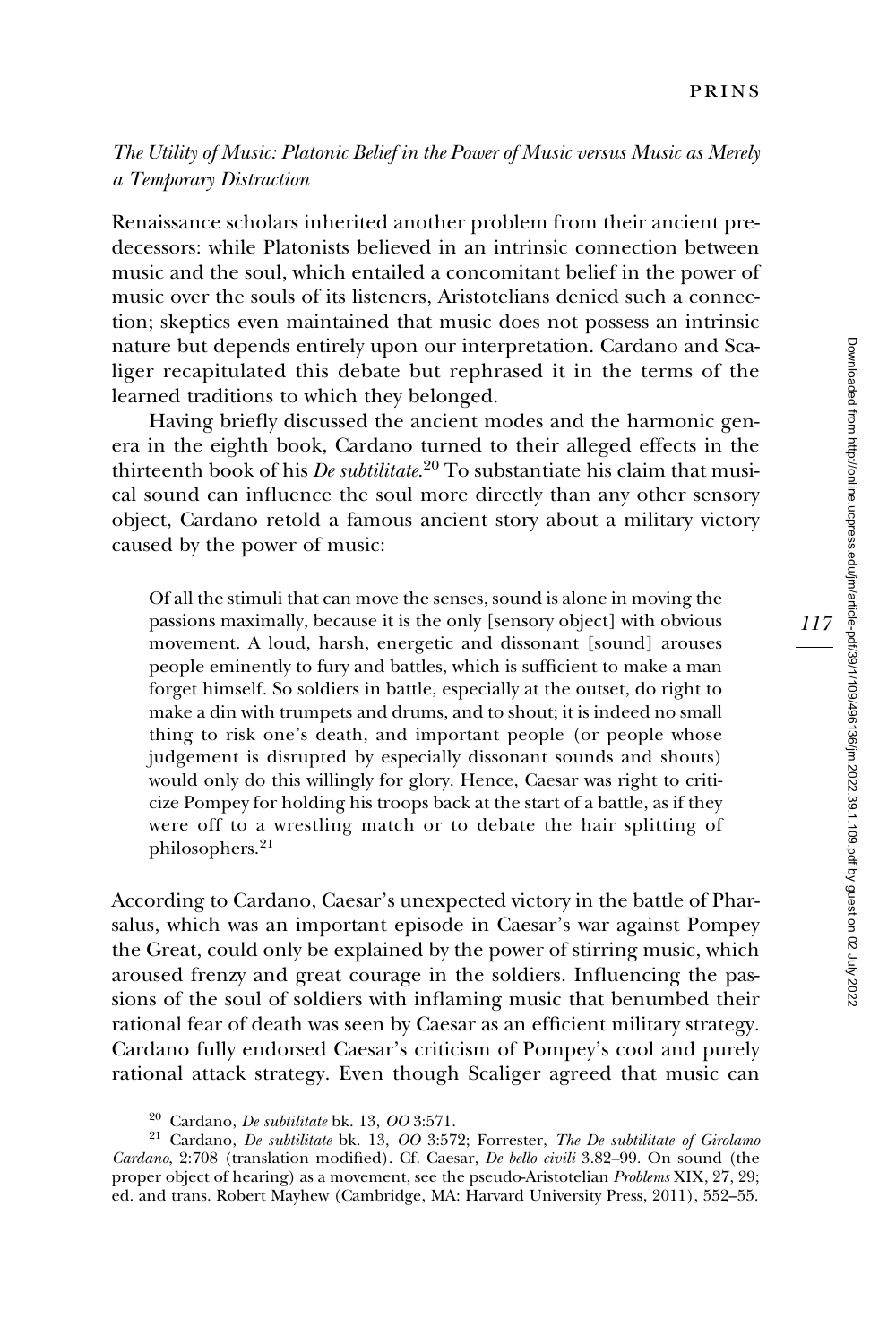induce a fighting spirit and reduce fear in a soldier, he thought it dangerous to assume that this would always guarantee a successful outcome of a battle. According to Scaliger, Caesar's victory at Pharsalus can only be seen as the exception that proves the rule that a military strategy should be fully rational. He argued that Pompey

hoped with good reason that, while his own troops remained at their location and were still fresh, the hostile troops would become exhausted because they had to undertake an assault which was twice as long. In my view, [Pompey's] hope, which was based on his military strategy and insight, was not unfounded, but thanks to the fiery bellicosity of the enemy it turned out to be vain. In the same way Homer makes the barbarians scream, and the Greeks march silently and full of fighting spirit. He must have remembered the warlike deeds of his ancestors better than you!<sup>22</sup>

Scaliger is right, of course, that the power of music to stir the passions of the soul cannot be taken as a reliable point of departure in a military strategy. To modern eyes at least, the debate on the utility of music for military purposes seems irrelevant, but Scaliger used it to repeat the point that Cardano is confusing facts and authority and has a selective memory. In his view, music, at best, affects our behavior merely by providing a temporary distraction; whereas a text may benefit us, music can only provide pleasure or other temporary emotions such as rage and recklessness.

To demonstrate his point that ancient Greek music was powerful and thereby deserved to be revived, Cardano continued to retell some of the most famous stories about the ancient power of music:

Among many ancient examples I find two that are outstanding concerning the power of sound to stir the passions. One concerns Timotheus, who by changing the mode filled Alexander with ardour and compelled him to spring up from the banquet table. In the other Agamemnon was about to leave his country and go to Troy. Being doubtful of the fidelity of his wife, Clytemnestra, as she was called, he left behind a citharist who so moved her to constancy and virtue with the sound of his cithara that Aegisthus could not have her without killing the citharist.<sup>23</sup>

Cardano used both stories to substantiate his Platonic claim that music has the power to influence the hearer's passions of the soul (emotions)

<sup>&</sup>lt;sup>22</sup> Scaliger, *Exercitationes exotericae de subtilitate*, fol.  $381v$ .<br><sup>23</sup> Cardano, *De subtilitate* bk. 13, *OO* 3:573; Miller, *Writings on Music*, 214. The Timotheus anecdote is related in the tenth-century Byzantine lexicon Suda, s.v. "Timotheus" ( $\tau$  620); the tale of Agamemnon is recounted at *Odyssey* 3.265–72; cf. Athenaeus, Deipnosophistae 1.14b–c, on which see Krystyna Bartol, "The Voice of Tradition: Representations of Homeric Singers in Athenaeus 1.14a–d," Classical Quarterly 57 (2007): 231–43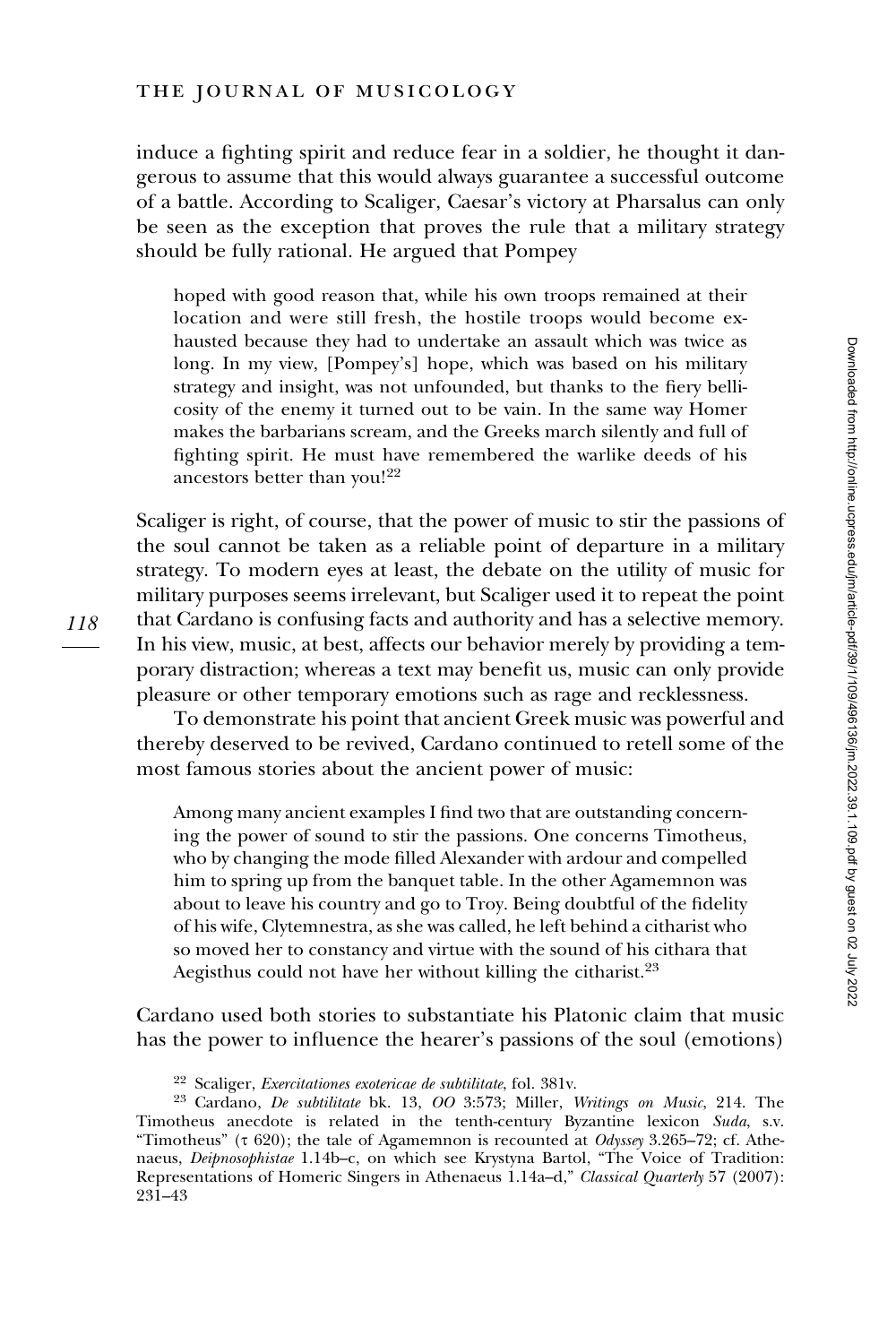and behavior in a more profound way than any other sensory object.<sup>24</sup> Music's enormous influence on the listener, in his view, is the result of an innate "subtle" harmony and likeness between movement in the human soul and musical movement. In ancient times composers and musicians were more knowledgeable about this harmony as a result of which they could perform musical miracles, but in his own time this knowledge had faded into oblivion, rendering music empty and powerless.

In his attack on this view, Scaliger argued that classical stories of the miraculous powers of music should be banned from the science of music altogether because they are merely based on authority rather than on facts. He accused his opponent of underpinning his musical thought with myth and legend, and he began his attack with ironic praise:

Quite rightly you share the opinion of learned men about sounds, who report that by the power of sounds souls are sharpened. The story about the citharist and Clytemnestra from the first book of Athenaeus [Deipnosophistae 1.14b–c] is generally known. The story about Alexander and the flute player is also told by many. However, telling these stories does not offer anything whatsoever that is useful in itself. Come on, Cardano, explain yourself and do not make a mockery of our expectations. Why does sound stir a human more than any other sensory stimulus? (It is known that this happens to be also the case with the bear, the horse, and the dog, and we read it also about the deer.) But in this question, too, lies subtlety. Every sensory stimulus stirs the latent powers of a sense to act accordingly, and this happens most powerfully in the case of taste. But [the arousal is] more intense in case of sexual desire.<sup>25</sup>

Scaliger first claims that with respect to auditory perception humans are equal to many other animals. In contrast with Cardano, Scaliger argued (in line with Aristotle) that there is nothing unique or more "subtle" about auditory perception: like the other senses, the sense of hearing is given to humans for the purpose of survival. He contended that if one classifies the senses according to the extent to which a sensory object stirs a sense, the traditional hierarchy of the senses with its primacy of sight and hearing must be reversed: taste has the most powerful impact on the affections. Lastly, he asserts that since sexual stimuli more intensely stir the passions than musical sounds it makes no sense to argue that sounds have a unique quality to shape and condition the soul.

Scaliger then tried to demythologize Cardano's view by explaining music's alleged powerful effects on the human soul in purely

<sup>&</sup>lt;sup>24</sup> Cardano, *De subtilitate* bk. 13, *OO* 3:573. On Plato's theory that music has the power to shape and condition the soul, see Andrew Barker, *Greek Musical Writings I: The Musician and His Art* (Cambridge: Cambridge University Press, 1984), 124–68.

<sup>&</sup>lt;sup>25</sup> Scaliger, Exercitationes exotericae de subtilitate, fol. 381r.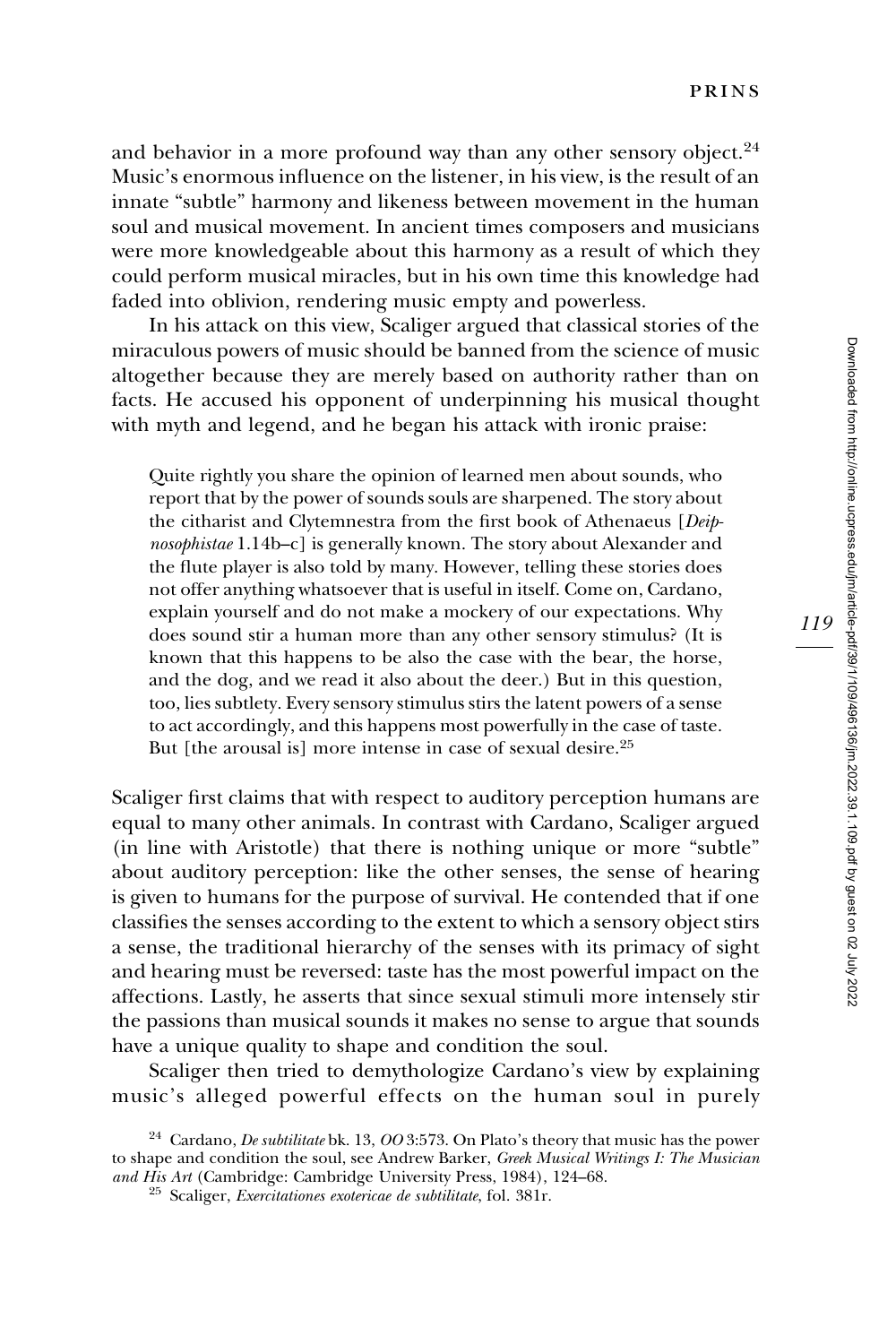#### the journal of musicology

physiological terms. His explanation of the power of musical sound on the passions of the soul is given in terms of the actions of different kind of spirits inside the human body. To the question, "Why did these alleged musical miracles happen?" Scaliger formulates an answer in terms of Aristotelian physiology:

The spirits which are active in the heart receive the vibrating and upwards swirling air in the chest and unite with that with which they are akin. In such a way the remaining spirits which are situated in other bodily parts also follow: they either set muscles into motion or they slow them down. Depending on the frequency [of a sound] the stimuli increase, or they induce tranquility by way of an orderly movement, or they imitate tranquility by their slow movement. Just as when on a string instrument a certain string is plucked, another string tuned the same (aeque tensa) starts to co-vibrate, in the same way the spirits in the heart are stimulated by an external sound.<sup>26</sup>

The capacity for sounds to stir the passions of the soul can be explained simply in terms of spirits that vibrate sympathetically with the vibrations of sounds: faster sounds will arouse strong passions, and slower sounds will induce tranquility. But Cardano also conceptualized his explanation of music's wonderful effect in terms of spirits. On the question of how sound affects the passions of the soul, he answered: "This cannot be because it moves the soul, which is immortal and immaterial, but because it moves either that part of the body that is the instrument of the soul, that is, the spirit, or the main bond by which the soul is connected to the body."<sup>27</sup>

Cardano's and Scaliger's explanations of the power of music in terms of spirits exemplify a controversy between Galenists and Aristotelians about the concept of principal members of the body.28 Aristotle generally taught that the heart, the source of heat and life, ruled the entirely body and is dominated by the vital spirit. The Galenists, inspired by Plato's Timaeus 69d–72d, taught that three principal members—heart, brain, and liver—each governed a separate group of organs and bodily functions. Each of the three fundamental members of the body is dominated by a particular spirit (the liver by the natural, the heart by the vital, and the brain by the animal spirit).<sup>29</sup> Moreover, in Galen's system, spirits and humors are linked with certain temperaments and affections.

<sup>&</sup>lt;sup>26</sup> Scaliger, *Exercitationes exotericae de subtilitate*, fol. 381r–v.<br><sup>27</sup> Cardano, *De proportionibus, OO* 4:551.<br><sup>28</sup> Nancy G. Siraisi, *Medieval and Early Renaissance Medicine: An Introduction to Knowledge*<br>*and Prac* 

<sup>&</sup>lt;sup>29</sup> For an introduction to the place of this theory in the musical thought of the Renaissance, see Palisca, Music and Ideas in the Sixteenth and Seventeenth Centuries, 183–87.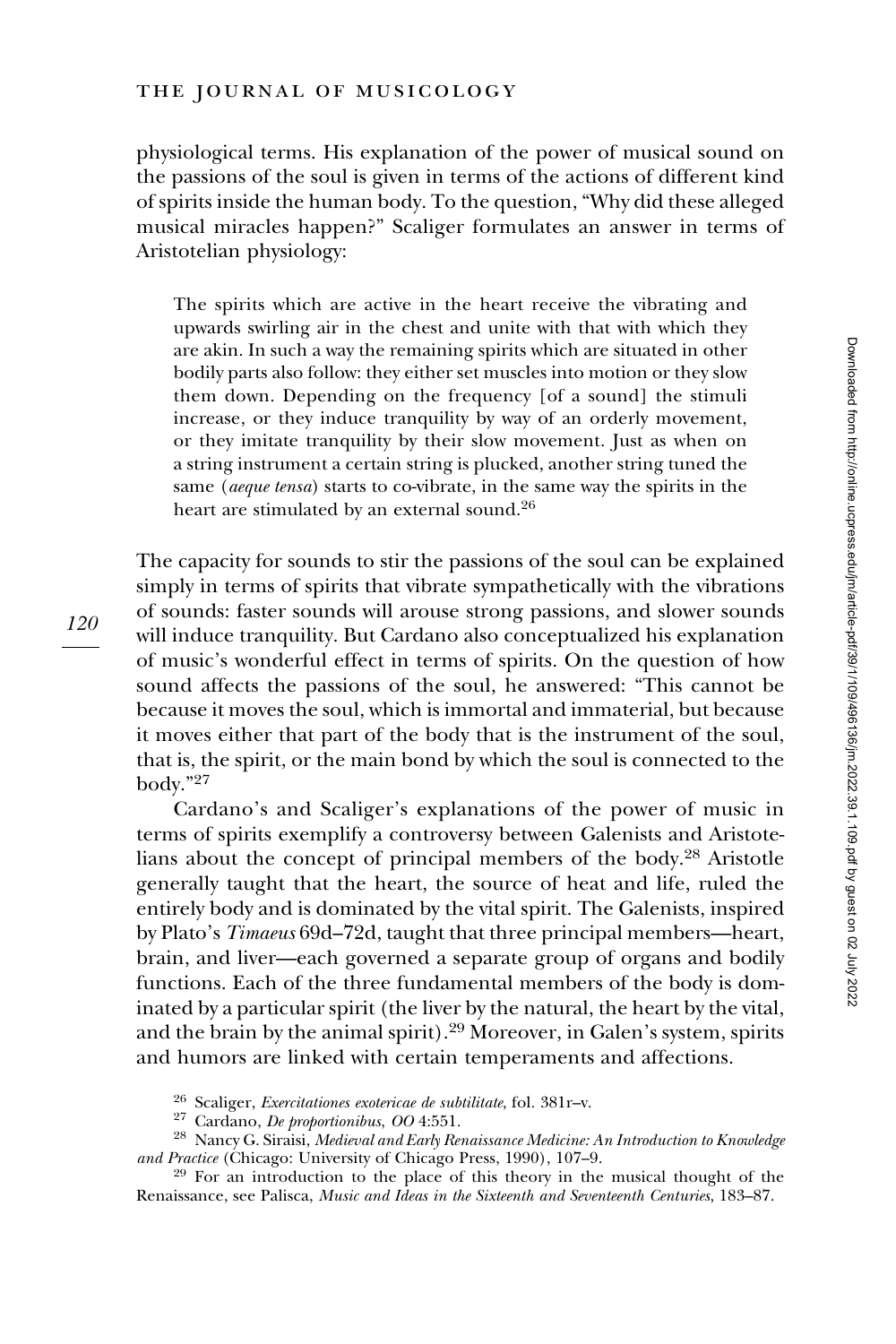As a Galenist, Cardano conceptualized the power of music in terms of a sensory experience that affects the soul through the animal spirit in the brain.30 This Platonic-Galenic view was popularized in the fifteenth century by Marsilio Ficino, who argued that because the ear contained animal spirit, which was in immediate contact with the exterior air, sounds were capable of influencing the animal spirit and the soul more directly than the objects of sight, taste, smell, and touch.<sup>31</sup> Thus by way of spiritual transference music has a privileged entry into the soul. Even though no direct quotations from Ficino are found in Cardano's work, from the way he connects music and spirit and privileges the sense of hearing it can be inferred that he endorsed a Galenic music-spirit theory with its natural magical implications. As an Aristotelian, Scaliger theorized about music's experience as a sensory experience that physically affects the heart, that is, the vital spirit. Just as sexual stimuli result from temporary alterations of the natural spirit, musical stimuli result from temporary alterations of the vital spirit. In Scaliger's discussion of music's effect on soldiers in battle, for example, the music works not by being heard and understood but by directly affecting the body, in the same way that ephemeral, tactile, sexual stimuli work.

Cardano's account of the power of music is more psychological, Scaliger's more physiological.<sup>32</sup> Their underlying views of the principal members of the body greatly influenced their ideas about what music does, could, or should do: in a Platonic-Galenic model music could shape and condition the human soul in a profound and lasting way, but in an Aristotelian model a special relationship between music and the soul was absent, which entailed that music could only have a temporary effect on lower members of the body and their ruling spirit.

Scaliger argued that Cardano's account of the power of music was not a neutral scientific discourse, but he failed to acknowledge that his own view on the subject was similarly colored by his adherence to the Aristotelian tradition. Likewise, in his ambition to expound clearly that which is hidden or obscure in nature, Cardano claimed to distinguish

<sup>30</sup> For Cardano's reception of Galen, see Markus Fierz, Girolamo Cardano, 1501–1576: Physician, Natural Philosopher, Mathematician, Astrologer, and Interpreter of Dreams, trans. Helga Niman (Boston: Birkhäuser, 1983), 37–55; and Nancy G. Siraisi, The Clock and the Mirror: Girolamo Cardano and Renaissance Medicine (Princeton, NJ: Princeton University Press, 1997).

 $31$  Ficino creatively revived ancient theories of the connection of music and spirit at the end of the fifteenth century. His restatement of these theories became very influential in the sixteenth century. For Ficino's music-spirit theory, see Daniel P. Walker, Spiritual and Demonic Magic from Ficino to Campanella (University Park: Pennsylvania State University Press, 2000), 3-11.

 $32$  On Cardano's view on psychology in his De subtilitate and Scaliger's critique of it, see Maclean, "Cardano's Eclectic Psychology and Its Critique by Julius Caesar Scaliger," 403–11.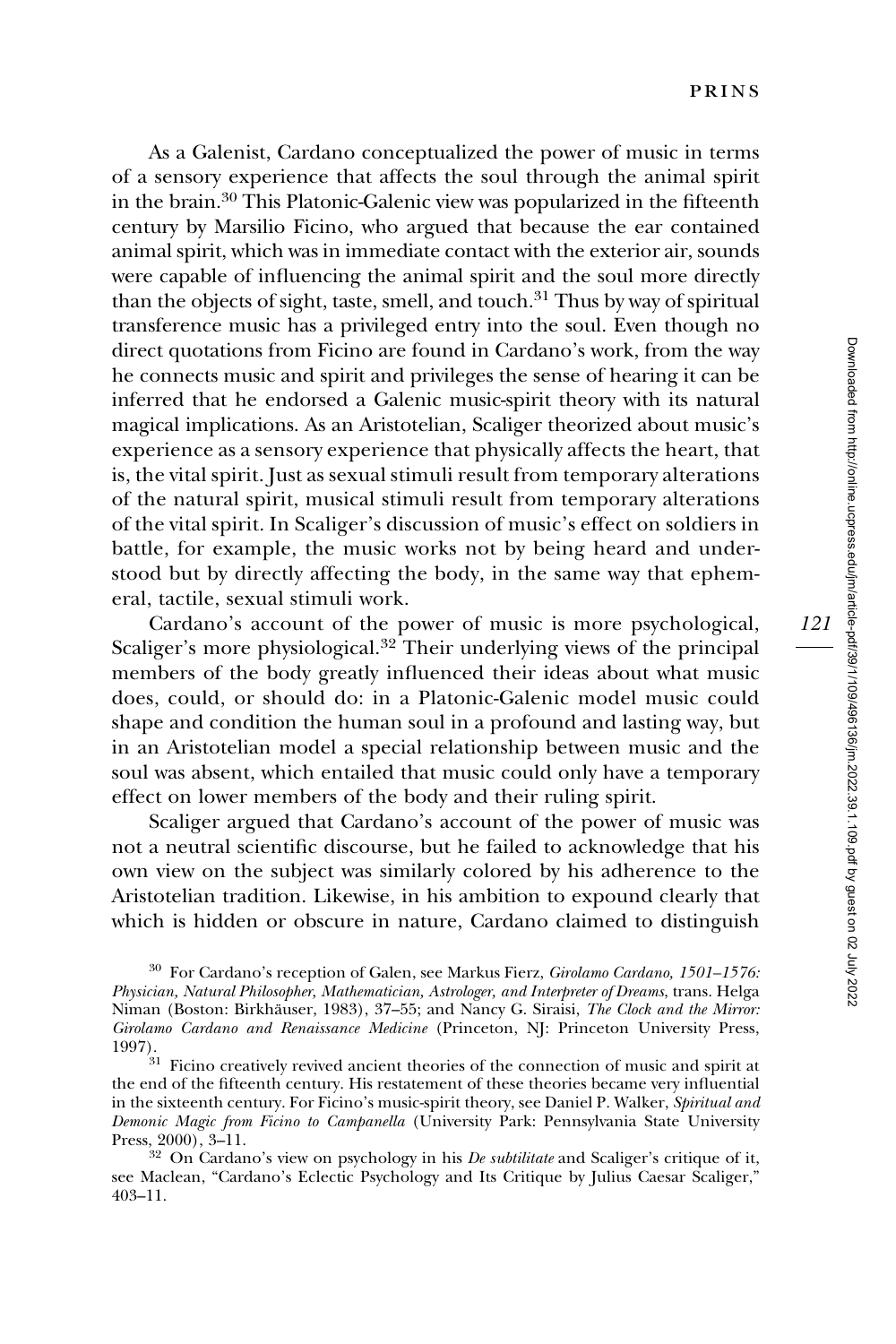#### the journal of musicology

himself from the Renaissance tradition of natural magic in his explanation of music's subtle effect on the soul. But he was in fact explaining musical subtlety in similar terms of natural magic and occult powers.

To substantiate his belief in the power of music Cardano also borrowed the theory of the acuity and superiority of the sense of hearing from Ficino, which was refuted and replaced by an account of the structural equality of all the senses by Scaliger. When comparing hearing and sight earlier in his De subtilitate, Cardano had argued that the experience of beauty and pleasure results from both the intrinsic orderliness of a sensory object and the soul's ability to recognize that order.<sup>33</sup> In this, he concluded, hearing and sight were equal. In his discussion of the science of music, however, he argued for the greater acuity and superiority of hearing in comparison to sight.

Ficino borrowed from the pseudo-Aristotelian Problemata the theory that there is a fundamental distinction between hearing and the other senses, because sound, alone of all sensory objects, has movements.<sup>34</sup> Moreover, given that those movements in sound are of the same nature as the movements inside the human soul, they possess a moral character (ethos) or are symptomatic of it. Building on and further developing the theory of his predecessor, Cardano argued that the pleasure of hearing a consonant sound is based on rational calculation combined with aural perception: "Remember, we said a consonance or harmony is the ratio of many tones recognized *aurally*. If, therefore, they are divided so minutely that they are not perceived by the sense of hearing they not only will not please but will even offend."<sup>35</sup> Subsequently, Cardano argues that the sensory threshold—the weakest stimulus that the ear can detect—is lower for hearing than for seeing. He provides evidence for this view by referring to the experience of an expert listener who is capable of distinguishing differences in the tuning and temperament of musical sounds that are far smaller than differences discernible in visual objects:

But the sense of hearing recognizes even smaller differences than the visual sense or any other sense. It is so acute that it very beautifully distinguishes the removal of one part from thirty-three or even from eighty[-one], for a ditone [major third] without this decrease [81:64] sounds harsh, but with it [80:64] the interval sounds smooth. In temporal proportions a beat (ictus) is divisible into sixteen parts.<sup>36</sup>

<sup>&</sup>lt;sup>33</sup> Cardano, *De subtilitate* bk. 8, *OO* 3:494.<br><sup>34</sup> Marsilio Ficino, *Compendium in Timaeum* (Florence: Laurentius de Alopa, 1496), fol. 69, on which see Walker, Spiritual and Demonic Magic, 8–11. For Cardano's restatement of problems related to sound and auditory perception, see Cardano, Problemata, OO 2:652 and OO 2:661.

 $^{35}$  Cardano, *De subtilitate* bk. 13, *OO* 3:573; Miller, *Writings on Music*, 213 (italics mine).  $^{36}$  Cardano, *De subtilitate* bk. 13, *OO* 3:573; Miller, *Writings on Music*, 213.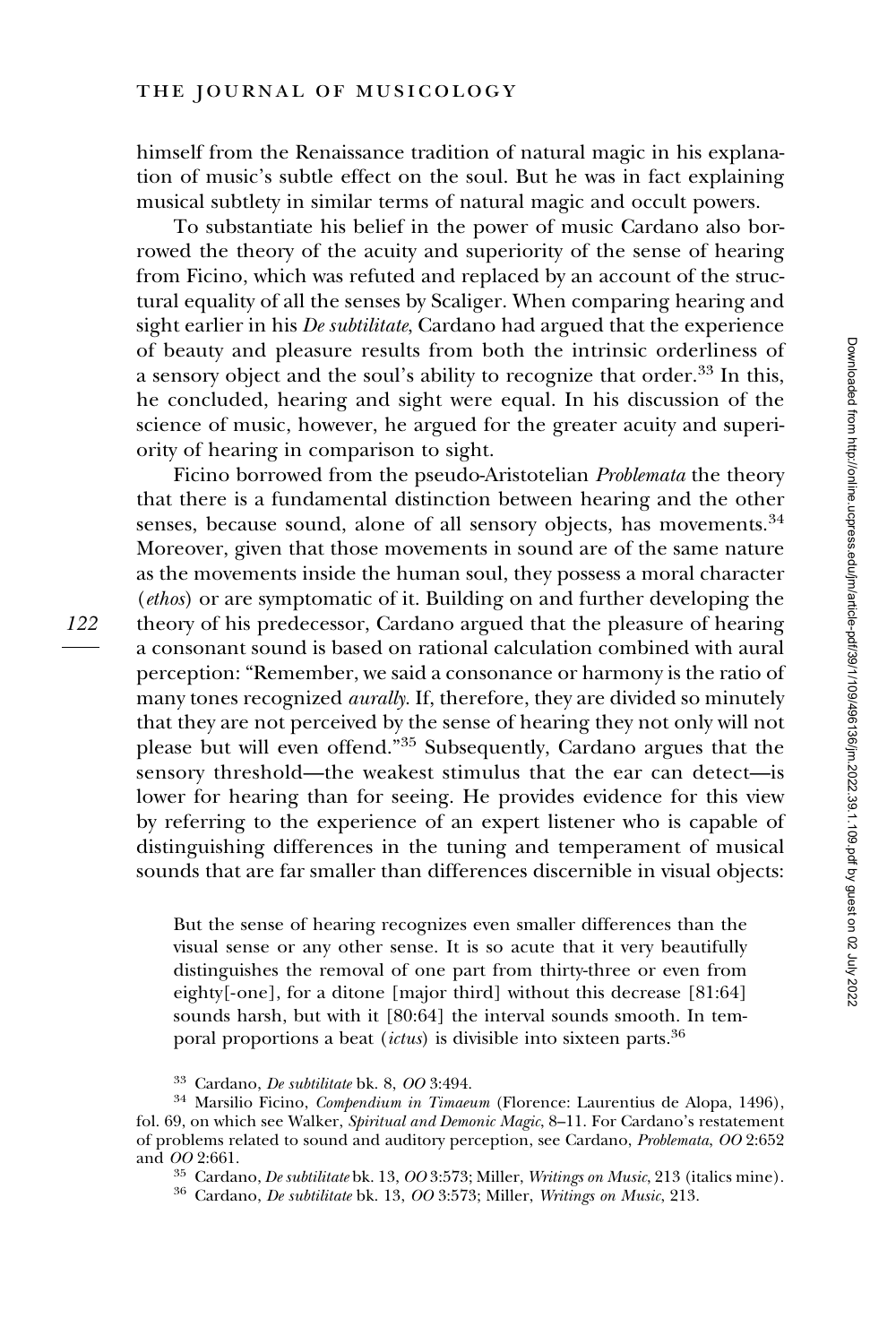Not only can the microtonal intervals of a (syntonic) comma and an enharmonic quartertone be perceived aurally in a melody or a harmony, but also minute subdivisions in a rhythm, for example, the subdivision of a note into sixteen smaller notes, can be perceived. For Cardano, the acuity with which the ear discerns these very small differences within a moving musical structure renders hearing superior to seeing:

Thus the sense of hearing is subtler than the sense of sight, either because (as I said) it alone is concerned with motion, or because the objects of sight, namely colors, on account of their intensity, mutually nullify each other by their contiguity, or because sight relates to many objects and hearing to one very simple object.<sup>37</sup>

Given that musical and psychological movements are identical, Cardano argued that music has the greatest impact on the soul. He continued his argument by claiming that hearing is the best sense because it relates to one simple object, while sight relates to many objects. Lastly, he praised the sense of hearing for its power of discerning subtle temporal differences in rhythm, for example a hemiola, a rhythmical figure in which, typically, two groups of three beats are replaced by three groups of two beats, giving the effect of a shift between triple and duple meter.<sup>38</sup>

In contrast with Cardano, Scaliger argued that it makes no sense to take the ear of a trained musician or listener as a point of departure in a discussion about the physiology of the senses. In his Aristotelian counterargument, he took the role of the senses as instruments in human survival as his point of departure. Like Cardano, he bolstered his argument by giving experience an indisputable truth value:

As regards its function, its matter, and its power the sense of seeing is superior. We do not only perceive more by it, but also in a better way and at a greater distance. And the spirits of the sense of seeing are thinner [than those of the sense of hearing]. And because [the sense of seeing] is related to light it is also more acute. Someone from Sicily could see ships leave from Africa but could not hear their sound.<sup>39</sup>

Like Cardano, Scaliger claimed that experience in these matters is the only trustworthy authority, especially when it confirms commonsense knowledge. But in framing this kind of knowledge, he used Aristotelian sources. Scaliger rejected Cardano's view that there are sounds that cannot be heard but nonetheless can offend the ear. Moreover, the idea that

 $37$  Cardano, *De subtilitate* bk. 13, *OO* 3:573; Miller, *Writings on Music*, 213–14.<br><sup>38</sup> For the concept of hemiola in sixteenth-century music theory, see Michael B. Collins, "The Performance of Sesquialtera and Hemiolia in the 16th Century," Journal of the American Musicological Society 17 (1964): 5–28.

 $39$  Scaliger, Exercitationes exotericae de subtilitate, fol.  $382v$ .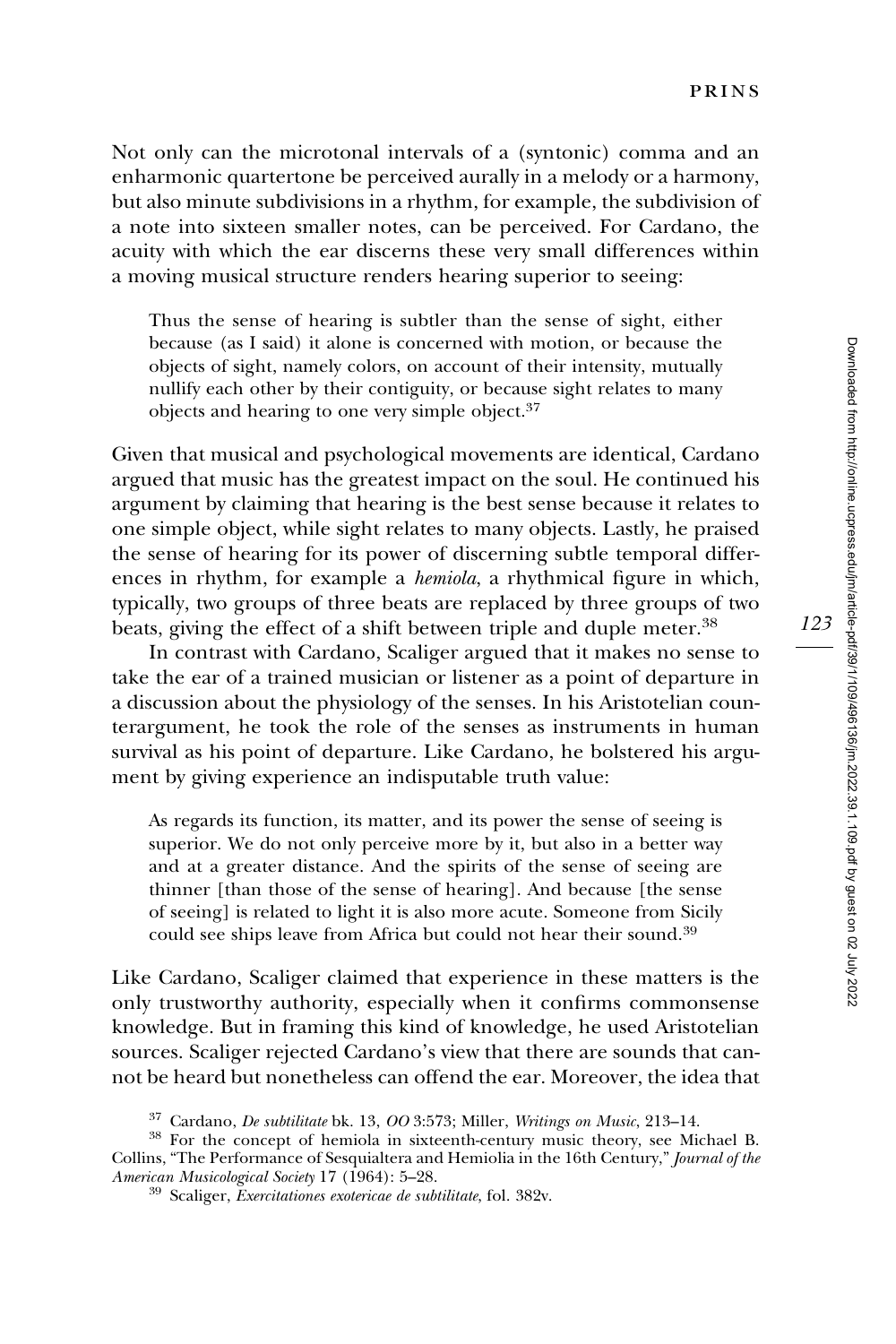this would have something to do with small differences in tuning and temperament he condemned as being "ridiculous and completely irrelevant."<sup>40</sup> He was clearly of the opinion that Cardano's transformation of the traditional definition of the quantity (quantitas) of a musical sound in terms of its numerical proportion into an aural magnitude was wrong. To clarify the concept of the quantity of musical sound, Scaliger referred again to Aristotle, who defined the diesis (quartertone) in the tenth book of his Metaphysics as being the smallest part of a tone in rational numerical terms, while Alexander of Aphrodisias (active in the late second and early third century CE) defined it as the smallest unit of sound that can be aurally perceived. $41$  Scaliger warned his readers that historical discussions of different *dieses* have led to considerable confusion in his own time: "When there is discussion about music many kinds of dieses are in use. However, in nature we do not encounter any diesis at all."<sup>42</sup>

For Scaliger, Cardano's discussion of the auditory perception of microtonal intervals is a kind of theoretical hair-splitting that jeopardizes traditional music theory. As a way out of the impasse that dominated sixteenth-century discussions of the principles of a music theory, Scaliger suggested abandoning any new and, to his eyes, complicating *artificial* (that is, conventional) terms. As an alternative for innovative tuning systems in which the pureness and naturalness of certain intervals is compromised for the sake of musical practice, he offered a return to Aristotelian methodology. His argument is based on the belief that the first and absolute natural elements of sound, as discussed in the tenth book of Aristotle's Metaphysics, must be taken as the point of departure for a tuning system. But he does not demonstrate awareness that any concept of nature in a music theory has a normative role.

Cardano believed that the reintroduction of ancient Greek genera could be used to restore the power of ancient music. The genera are

<sup>&</sup>lt;sup>40</sup> Scaliger, *Exercitationes exotericae de subtilitate*, fol. 382r.  $\frac{41}{1}$  "In all these, then, the measure and starting-point is something one and indivisible ... , in music the quarter-tone (because it is the smallest interval)." Aristotle, Metaphysics X.1, 1052b32–1053a12 (cf. XIV.1, 1087b33–1088a4 and V.5, 1016b17–24), here following the translation by W. D. Ross in Complete Works of Aristotle, ed. Jonathan Barnes (Princeton, NJ: Princeton University Press, 1984), 2:1663. For this passage, see also Andrew Barker, ed., Greek Musical Writings II: Harmonic and Acoustic Theory (Cambridge: Cambridge University Press, 1989), 72–73. For Alexander's commentary, see Alexander of Aphrodisias, On Aristotle Metaphysics 1, trans. William E. Dooley (Ithaca, NY: Cornell University Press, 1989), 54–67; and Alan Towey, "Aristotle and Alexander on Hearing and Instantaneous Change: A Dilemma in Aristotle's Account of Hearing," in The Second Sense: Studies in Hearing and Musical Judgement from Antiquity to the Seventeenth Century, ed. Charles Burnett, Michael Fend, and Penelope Gouk (London: Warburg Institute, University of London, 1991), 7–18.<br><sup>42</sup> Scaliger, *Exercitationes exotericae de subtilitate*, fol. 382r.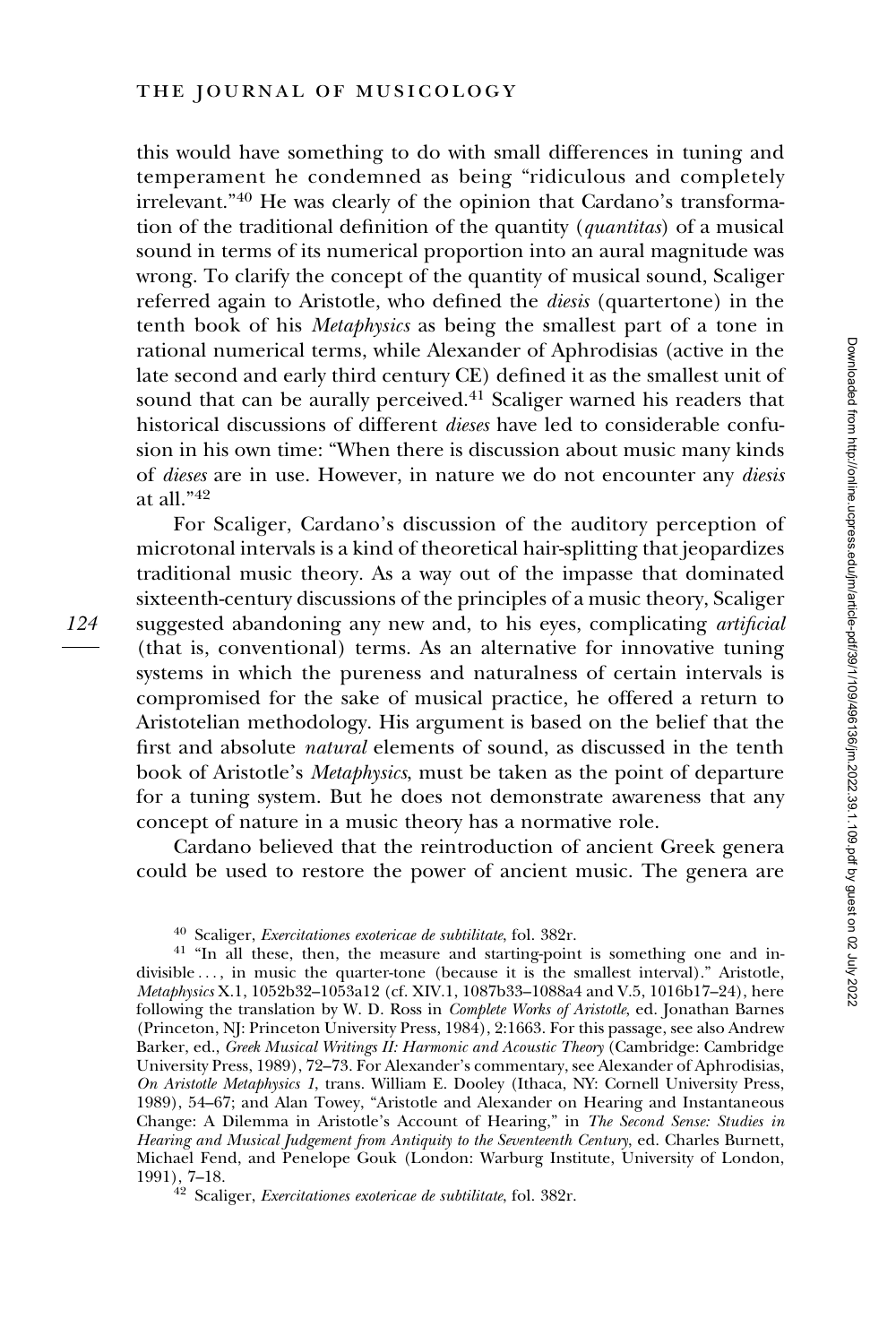defined in De subtilitate as three possible ways of dividing the tetrachord (bound by the interval of a fourth), establishing a pitch system in which the highest and lowest strings maintain their fixed proportion and pitch, while the middle two are moved to achieve a variable series of intervals (listed here as fractions or multiples of the whole tone): *diatonic*  $\frac{1}{2}$ –1–1; *chromatic*  $\frac{1}{2} - \frac{1}{2} - 1\frac{1}{2}$ ; and *enharmonic*  $\frac{1}{4} - \frac{1}{4} - 2$ .<sup>43</sup>

The debate between Cardano and Scaliger on the intrinsic orderliness of sound and the soul's and ear's ability to recognize that order testifies to an early stage in emergent attempts to quantify the qualitative aspects of natural objects such as sounds, but without an established, comprehensive theoretical framework. The deeper problem for those concerned with the study of music as object and the human mind as subject in the sixteenth century was that acoustics and aesthetics were not yet separate realms of study; the descriptive and normative were intertwined in Cardano's and Scaliger's methodological exposition of the musical experience. Both confused fact and authority, and both firmly believed that choosing the correct authority would lead to a neutral scientific discourse. That there was no real method yet to distinguish between acoustics and aesthetics, or between facts and authority, becomes clear when we analyze Scaliger's solution to the problems of tuning and temperament. He proposed to discuss other parameters of sound, such as volume, in order to refute Cardano's thesis of the acuity and superiority of hearing and sight:

But there is another aspect [of sound] that is even subtler. Diesis pertains to pitch, but *concisio* [Greek syncope] pertains to time. The latter concerns length (longitudinem) of a voice, the former its depth or altitude (*profunditatem et altitudinem*). However, do we also speak about a voice in terms of its latitude (latitudo)? Why not? Yet, to this [latitude] musicians have dedicated less time. So too these aspects have hitherto gone unnoticed by grammarians; consequently, they have confused duration (tempora) with intonation (tenoribus) in their understanding, treatment, and use of accents. Yet in my very subtle book De causis linguae latinae libri tredecim [On the causes of the Latin language] they have been reprimanded [for this confusion] by me. But they cannot digest my book because of the frigidity of their stomach.<sup>44</sup>

Scaliger's criticism suggests that Cardano was lost in pointless casuistry about the use of microtonal intervals, but Scaliger himself is guilty of the

<sup>&</sup>lt;sup>43</sup> Cardano addresses the Greek genera of harmony in *De subtilitate* bk. 16, *OO* 3:603. <sup>44</sup> Scaliger, *Exercitationes exotericae de subtilitate*, fol. 382v. Scaliger's term *latitudo* refers

to an aspect of a tone that should be perpendicular to its length and pitch. Such a third dimension of a tone is its volume (*afflatio* and *attenuatio*). See Julius Caesar Scaliger, De causis linguae latinae libri tredecim (Lyon: Seb. Gryphium, 1540), 94–98.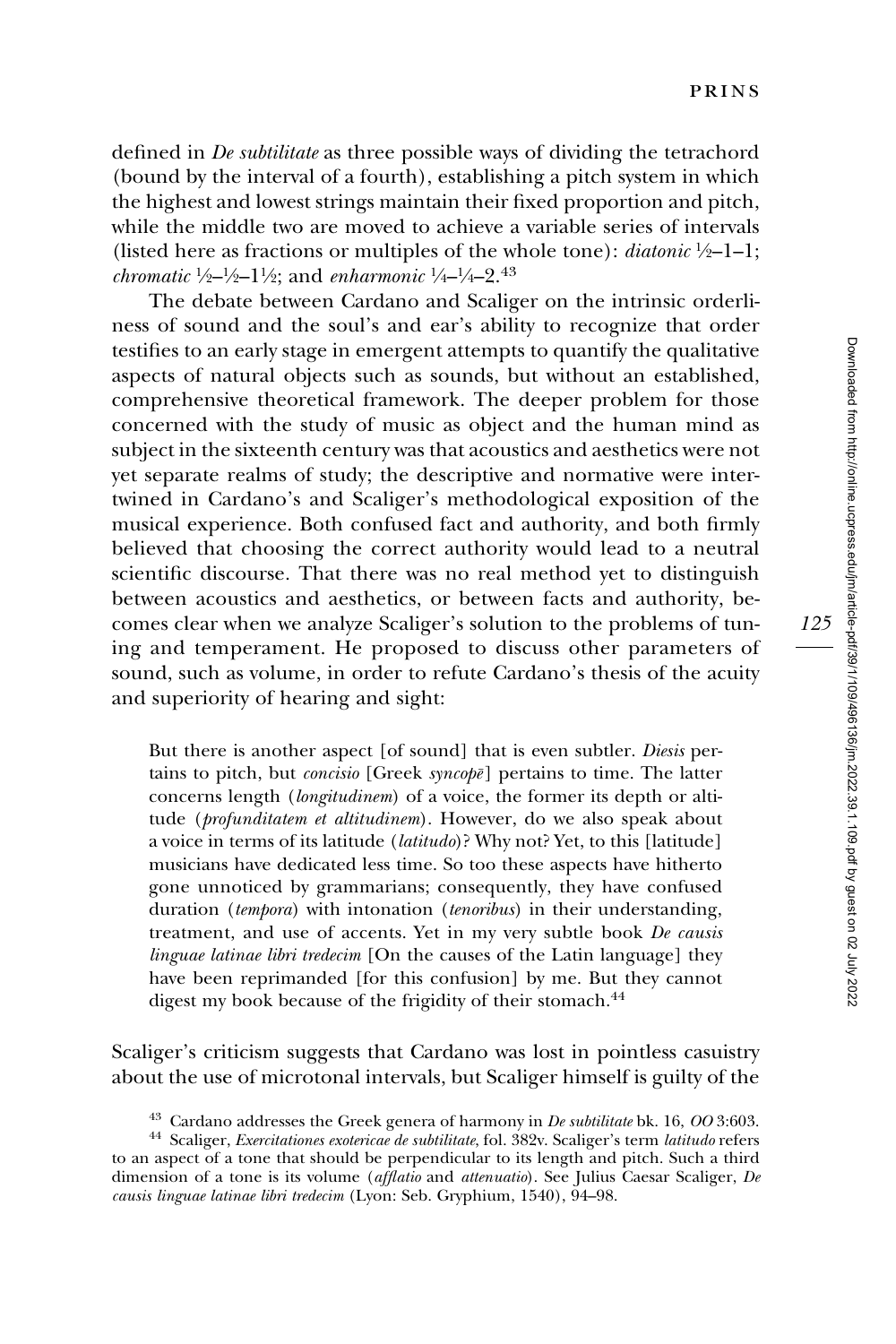offense of which he accuses Cardano. With this pedantic remark about the introduction of the concept of latitude in a discussion of music theory, Scaliger reveals that he completely misses the point of the sixteenth-century debate about the problems the Pythagorean tuning was causing for the musical performance practice of his time, especially for playing consort music.<sup>45</sup> Moreover, a closer look at Greek microtones in the formulation of tuning systems could offer a way out of these problems, as is proven by Vincenzo Galilei who formulated an early version of equal temperament in his Dialogo della musica antica et della moderna, itself inspired by the Greek genera.<sup>46</sup>

#### Musical Instruments as a Source of Knowledge for the Revival of Ancient Music

In addition to theoretical sources on music, Cardano explored descriptions of ancient musical instruments to help revive ancient music. Figures such as Pythagoras and his alleged empirical research (attested by Boethius) into the nature of sounding objects, such as hammers and strings, inspired Cardano to explore the theory-bearing dimensions of instruments.<sup>47</sup> In his *De subtilitate* we find descriptions of scientific experimentation—that is, descriptions of how instruments helped him to come to confront scientific phenomena under scrutiny that carry specific (but as yet "occult") sources of knowledge within them. Aspects of this "experimental practice" were transferred to his music theory. But, again, the role of experience still encompasses his (philological) study of Greek theoretical sources about music.

Cardano sang and played several instruments, including the recorder and the lyre, and studied ancient instruments to discover their "miraculous" properties, sharing this knowledge with a broad audience.48 In his search for the subtle effects of specific musical instruments on the listener he took accounts from the learned tradition as his point of departure: "Musical instruments were highly pleasing not only to this Roman emperor [Nero] but also to King David, severe and strongest of men, who was attached to the sweet sound of the psaltery, which also calmed the rage of Saul."<sup>49</sup> Cardano refers here to the curative effect of

<sup>&</sup>lt;sup>45</sup> Fend, "The Changing Functions of *Senso* and *Ragione*," 210–13.<br><sup>46</sup> Vincenzo Galilei, *Dialogue on Ancient and Modern Music*, trans. Claude V. Palisca<br>(New Haven, CT: Yale University Press, 2003), 105–15.

 $^{47}$  Anicius Manlius Severinus Boethius, *De institutione musica*, ed. Gottfried Friedlein (Leipzig: B. G. Teubner, 1867), 196-98; and Boethius, Fundamentals of Music, trans. Calvin M. Bower (New Haven, CT: Yale University Press, 1989), 17-19.

<sup>&</sup>lt;sup>48</sup> Miller, *Writings on Music*, 17, 24–29.<br><sup>49</sup> Cardano, *De subtilitate* bk. 13, *OO* 3:573; Miller, *Writings on Music*, 214. Cf. 1 Samuel 16:23.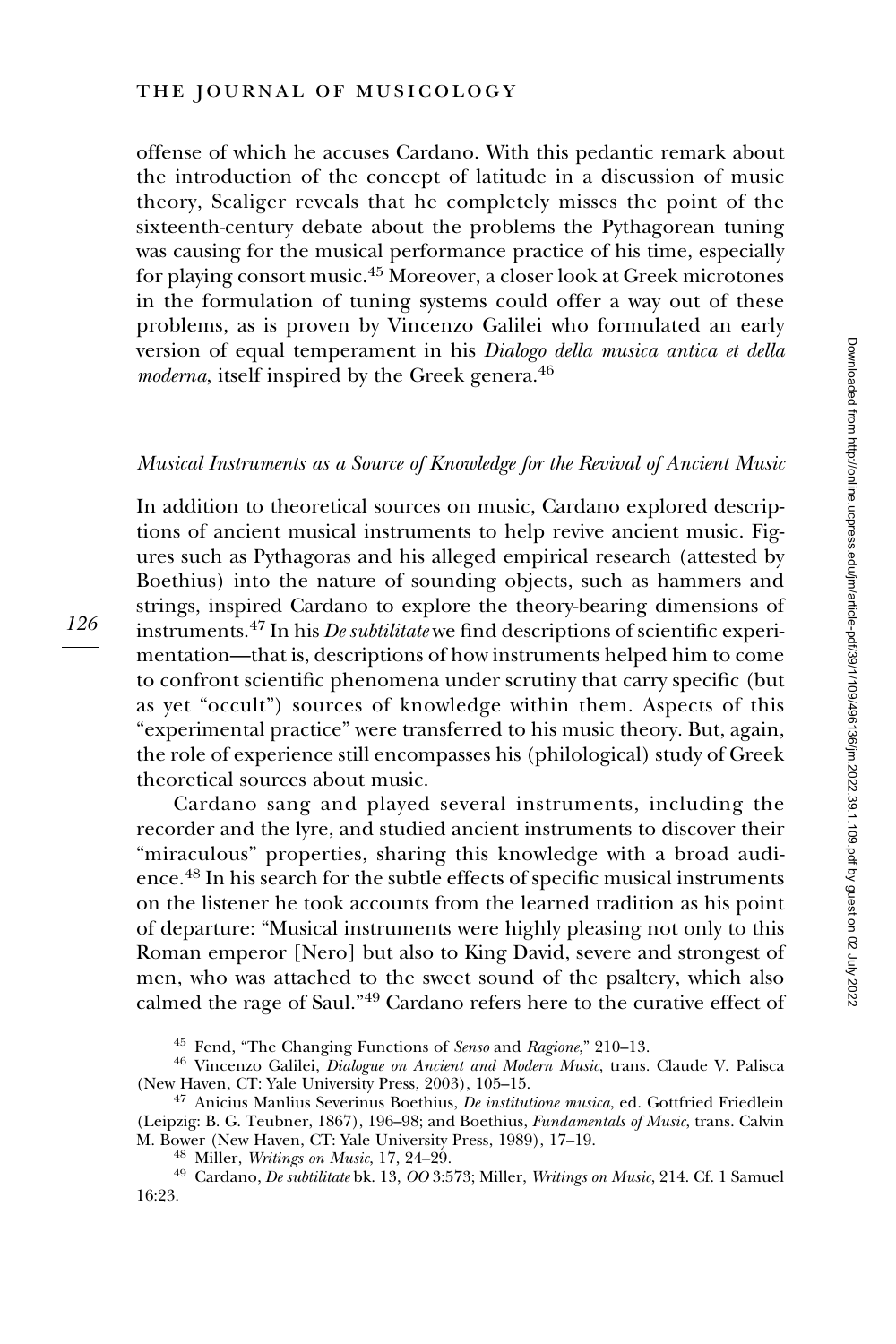David's lyre. The story of David, who lifted Saul's spirits by playing his lyre, was a commonplace in early music treatises and histories for instantiating the power of music over the listener.<sup>50</sup> Usually no more was said of it than what was written in the biblical verse. But in his ambition to reveal music's subtle effects, Cardano went further by investigating the source of the power. He identified three possibilities: the music, the instrument and its tuning, or the soul and ear of the listener. In his research, a new sixteenth-century critical approach toward legendary stories manifests itself.

Cardano was interested in the tuning and properties of the strings of lyres and psalteries and believed that a revival of ancient tuning principles would help revive the powerful music of the ancients.<sup>51</sup> In contrast with earlier Renaissance theories, in which the magical properties of string instruments were conceptualized through the supernatural terms of their likeness with the tuning of the world lyre, Cardano looked for an explanation of the manifest natural properties of the sensible matter from which strings are made. But he lacked the methodological tools to frame the subtle and occult power of sympathetic vibration in terms of an inference between manifest properties of sensible matter and their effects.

The *De subtilitate* seemingly documents an experiment to establish the natural phenomenon of sympathetic vibration, whereby a string responds, at a distance, to external vibrations to which it has a harmonic likeness. This phenomenon was often used in music theory and natural philosophy to explain how bodies in the cosmos act on each other at a distance through the occult powers of sympathy.<sup>52</sup> Cardano tried to explain this wonder of nature as follows:

Take two lyres or lutes and lay one of the two on its back, its strings having first been tuned by tightening or loosening them. Then, over the second and first strings of the supine lyre place a piece of straw and pluck the first string of the instrument that you are holding in your

<sup>50</sup> For ancient and medieval sources on the topic, see Don Harrán, "David's Lyre, Kabbalah, and the Power of Music," in Psalms in the Early Modern World, ed. Linda P. Austern, Kari B. McBride, and David L. Orvis (Burlington, VT: Ashgate, 2011), 257–95, at 257n4. For Ficino's Renaissance reception of the story of David's lyre, see Walker, Spiritual and Demonic Magic, 6, 23–24.

 $\frac{51}{1}$  For Cardano's discussion of tuning and temperament, the lyre (lira, lyra maior, *lira da braccio*) and the psaltery, see Miller, *Writings on Music*, 73–97, 172–92.

 $52$  For early modern conceptions of "sympathy" see Jacomien Prins, "Sympathy in Early Modern Thought," in *Encyclopedia of Early Modern Philosophy and the Sciences*, ed. Dana Jalobeanu and Charles T. Wolfe (Berlin: Springer, 2020–), [https://doi.org/10.1007/978-3-](https://doi.org/10.1007/978-3-319-20791-9_312-1) [319-20791-9\\_312-1](https://doi.org/10.1007/978-3-319-20791-9_312-1). For Renaissance theories of action at a distance, the category to which "sympathetic vibration" belongs, see Steven Shapin, The Scientific Revolution (Chicago: University of Chicago Press, 1996), 42.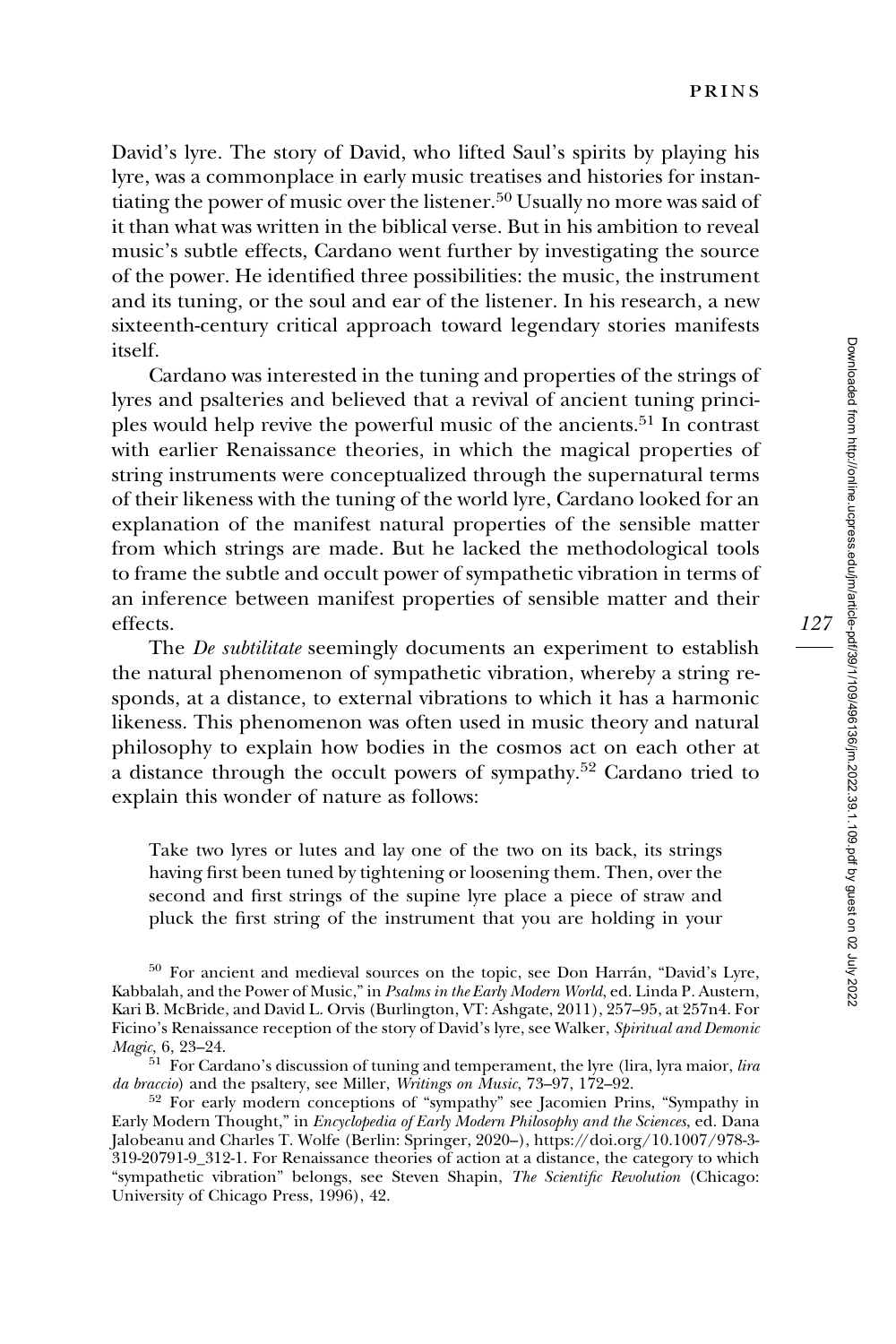hands; when it sends out the same sound to that which is in the supine instrument, immediately the straw will spring up and dance about as though it were struck by something. And once the piece of straw has been moved in this manner from one string to the next, you will, with wondrous skill, have transferred an equal or in fact the same tone on one instrument to the other.<sup>53</sup>

According to Cardano, sympathetic vibration in this experiment can be explained in terms of motions in the air. At first sight it seems that Cardano was presenting an early modern scientific experiment, but he borrowed this experiment from the learned tradition on the subject.<sup>54</sup> Likewise, in an attempt to explain (in book 13) music's effects on the listener (another example of an action at a distance), the concept of sympathetic vibration again appears. And the argument again relied on a complex experiment with a lyre, through which acoustic vibrations are made visible and tangible:

It is surely a remarkable thing—though anyone can test it—that if a spear is placed so that it touches [on one end] a lyre or a person's mouth, [then] if [another] person holds the other end of the spear's head with his teeth, the sound is as if it were heard in the teeth; [in so doing] a person will hear sounds and words from far away, which he could not have heard otherwise. Subsequently, look at what kind of movements in the spirits create affective states and chose the appropriate kind of sounds to arouse these same states.<sup>55</sup>

In this experiment Cardano described the phenomenon of the propagation and amplification of a sound made on a lyre (or by a human voice), whose tangible and perceptible vibrations travel through the material of a spear to the teeth of a listener on the other end of the spear. In this way, the listener is capable of hearing amplified sounds at a distance, which he would not have heard at the same volume otherwise. But by translating sympathetic vibration through a spear—an explanation in which the distance between the emitter and receiver is bridged by

<sup>53</sup> Cardano, De subtilitate bk. 18, OO 3:646; Forrester, The De subtilitate of Girolamo Cardano, 2:928–929 (translation modified). Many thanks to Remi Chiu for sharing his

 $54$  The same experiment had been described by Porphyry (Letters to Gaurus) and Aristides Quintilianus. See Charles Burnett, "Harmonic and Acoustic Theory: Latin and Arabic Ideas of Sympathetic Vibration as the Causes of Effects between Heaven and Earth," in Sing Aloud Harmonious Spheres: Renaissance Conceptions of Cosmic Harmony, ed. Jacomien<br>Prins and Maude Vanhaelen (New York: Routledge, 2017), 31–43, at 39.

 $^{55}$  Cardano, De subtilitate bk. 13, OO 3:572; Forrester, The De subtilitate of Girolamo Cardano, 2:709 (translation modified). The concept of hearing through the teeth was later taken up by Thomas Edison. See Steven Connor, "Edison's Teeth: Touching Hearing," in Hearing Cultures: Essays on Sound, Listening and Modernity, ed. Veit Erlmann (Oxford: Berg, 2004), 153–72.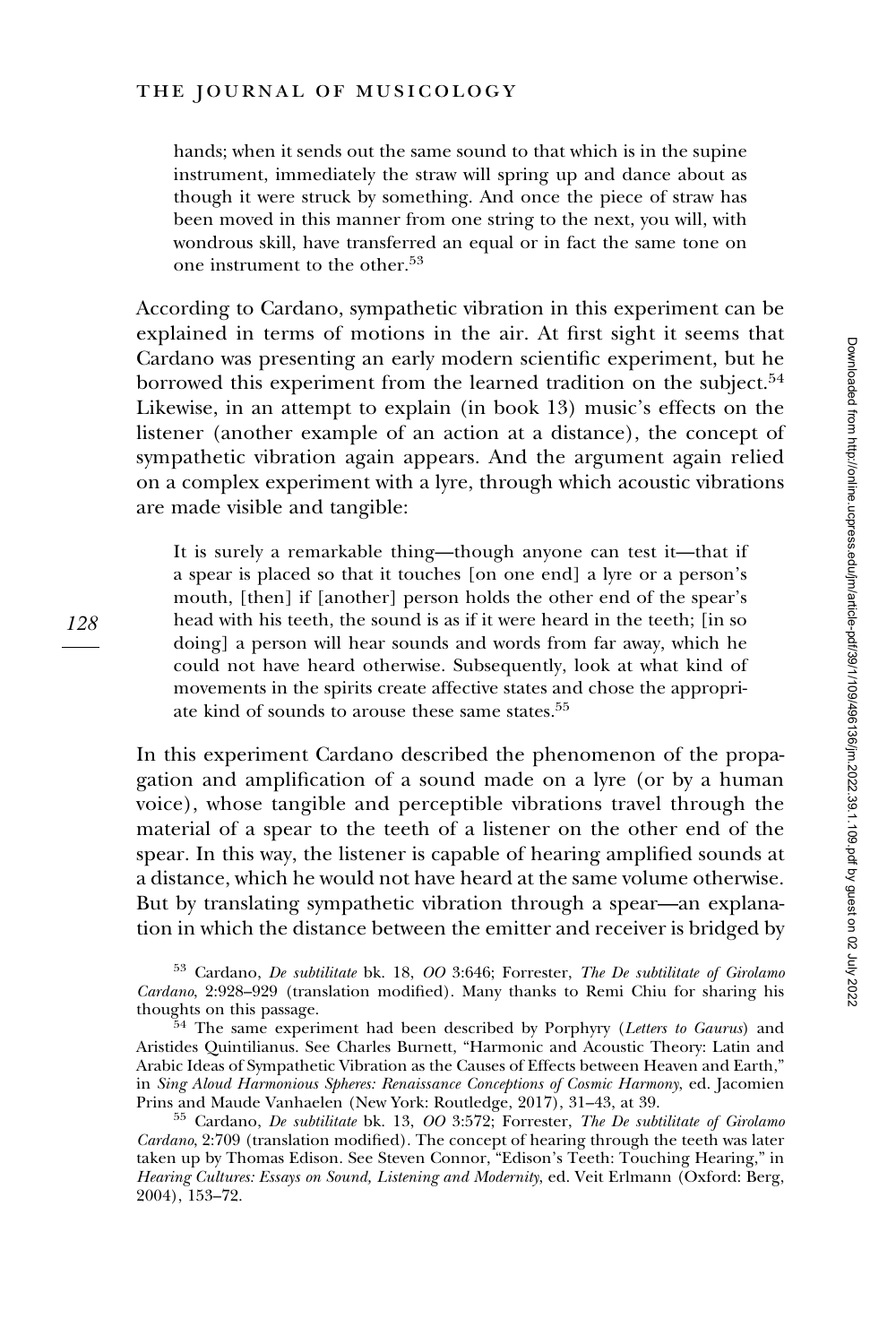a material object—he lost the full explanatory power of sympathetic vibration to account for other kinds of phenomena of action at a distance. The analogy presented in this quotation, that vibrations in musical sound can alter the vibrations in the soul of the listener at a distance, is complicated by the fact that it is impossible to find an equivalent to the spear in auditory perception. Cardano had no other solution than to adopt the theory of auditory perception in terms of spiritual transfer, but in doing so he reintroduced the occult concept of an invisible spirit rather than a manifest property of the brain.<sup>56</sup>

Scaliger detected the flaw in Cardano's argument. He ridiculed his opponent's attempt to explain the effect of a distant sound on a listener in terms of subtle "manifest" properties of a lyre and a spear:

How crass this subtlety is could be explained by those who guard an army camp, because if they press their ears against the ground, they pick up even the softest sounds at night. Hence, the subtlety [of your experiment] is situated in this: that it has nothing to do with subtlety at all.<sup>57</sup>

Scaliger accused Cardano of confusing subtle musical phenomena and common-sense knowledge about sound transmission. The debate testifies to an interest in a methodical explanation of occult natural phenomena, such as sympathetic vibration, in terms of manifest properties of sensible matter, but also to a lack of conceptual tools to explain acoustic phenomena in terms distinct from learned traditions and common-sense knowledge. Scaliger was right that Cardano's experiment is not a repeatable way of making new experimental facts. At the same time the debate marked the emergence of an interest in artificially contrived experiments to establish acoustic facts.

In his refutation of Cardano's musical thought, Scaliger accused his opponent of believing that the benefit of reviving ancient music was an indisputable truth. His counterargument against Cardano's discussion of ancient musical instruments aimed at demonstrating that this type of discourse is far from neutral or factual. But in his refutation, Scaliger himself also confused facts and philological authority in offering his own discussion

<sup>56</sup> This problem was still present in seventeenth-century discussion of music's effect on the listener. On the reception of the Cardano–Scaliger debate, see Penelope Gouk, "English Theories of Hearing in the Seventeenth Century," in Hearing History: A Reader, ed. Mark M. Smith (Athens: University of Georgia Press, 2004), 136–50, at 139–40. For the development of topics of this debate in seventeenth-century sources, see Penelope Gouk, "Raising Spirits and Restoring Souls: Early Modern Medical Explanations for Music's Effects," in Hearing Cultures: Essays on Sound, Listening and Modernity, ed. Veit Erlmann (Oxford: Berg, 2004), 87–105, at 104; and Katherine Butler, "Changing Attitudes toward Classical Mythology and Their Impact on Notions of the Powers of Music in Early Modern England," *Music & Letters* 97 (2016): 42–60, at 51–52.

57 Scaliger, Exercitationes exotericae de subtilitate, fol. 382r.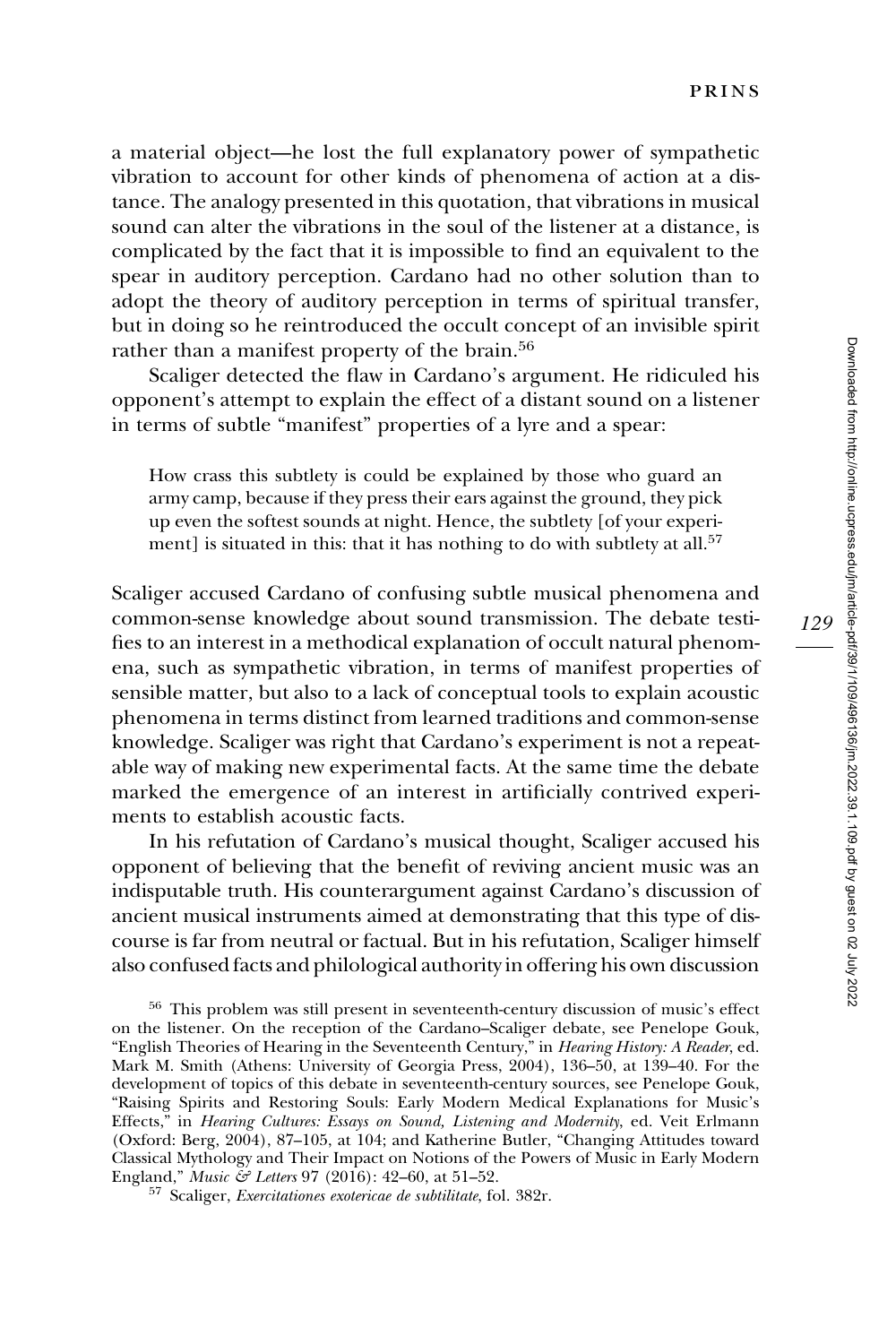## of ancient Greek music in his Poetices libri septem (Commentary on the Poetics [of Aristotle], 1561) as a scientific alternative to Cardano's account:<sup>58</sup>

These things, which are not known by authorities such as you, are dealt with in detail in my Poetices libri septem .... I do not wish to be guilty of vanity. However, in order to divert the soul, I would like to add that the Ethiopian Troglodytes also nowadays define what we name as a "harp" as the harp of David (Mozanc David). This [instrument] was similar to the zither (*Psalterium*), with which you musicians are familiar.<sup>59</sup>

Extrapolating from this passage, Scaliger seems to suggest that it is impossible to reveal the secret of David's healing music if one does not even know what instrument he played. In doing so, he demonstrated that Cardano uncritically adopted stories of the wonderful power of music from earlier treatises: he was filling old skins with new wine by assuming that David's harp is similar to the modern Italian lyre, while it is in fact similar to the zither or psaltery. In Scaliger's view, Cardano simply assumed the fabled power of ancient musical instruments, while in the sixteenth century there was much more knowledge of ancient musical practices and instruments that should be studied with discernment, even if this would lead to the demythologization of these stories. $60$  He was right, of course, that robust philological analysis would be a necessary prerequisite to the revival of an ancient performance practice and, moreover, that the study of ancient instruments would never lead to the reconstruction of an ancient performance practice. We find Scaliger's opinion also in Zarlino's Le istitutioni harmonice (Harmonic Institutions, 1558), which argued that modern scholars, when they try to revive the powers of ancient music, have failed to understand that they have exclusively focused on a few themes, such as tuning and temperament, and should have examined a range of other aspects determining ancient Greek musical practice.<sup>61</sup> In this regard, the debate between Cardano and Scaliger on ancient musical instruments also reflects the changing attitude toward the belief that ancient music could be revived in sixteenth-century Italy.

 $61$  Gioseffo Zarlino, Le istitutioni harmoniche, in De tutte l'opere, vol. 1 (Venice: Senese, 1589), 76–77.

<sup>58</sup> Scaliger, Poetices libri septem ([Geneva]: Jean Crespin, 1561; [Geneva]: Pierre de Saint André, 1581). For a modern edition, see Scaliger, Poetices libri septem: Sieben Bücher über die Dichtkunst, ed. Luc Deitz, Gregor Vogt-Spira, and Manfred Fuhrmann, 6 vols. (Stuttgart-Bad Cannstatt: Frommann-Holzboog, 1994–2011).

 $B<sup>59</sup>$  Scaliger, *Exercitationes exotericae de subtilitate*, fol. 382v–383r.<br><sup>60</sup> In Scaliger's *Poetices libri septem* there is no mention of David's harp. There is, however, a discussion of musical instruments (mainly flutes) in bk. 1, chs. 19–20, and a few more passing references can be found in bk. 1, chs. 4 and 9. Moreover, the harpsichord is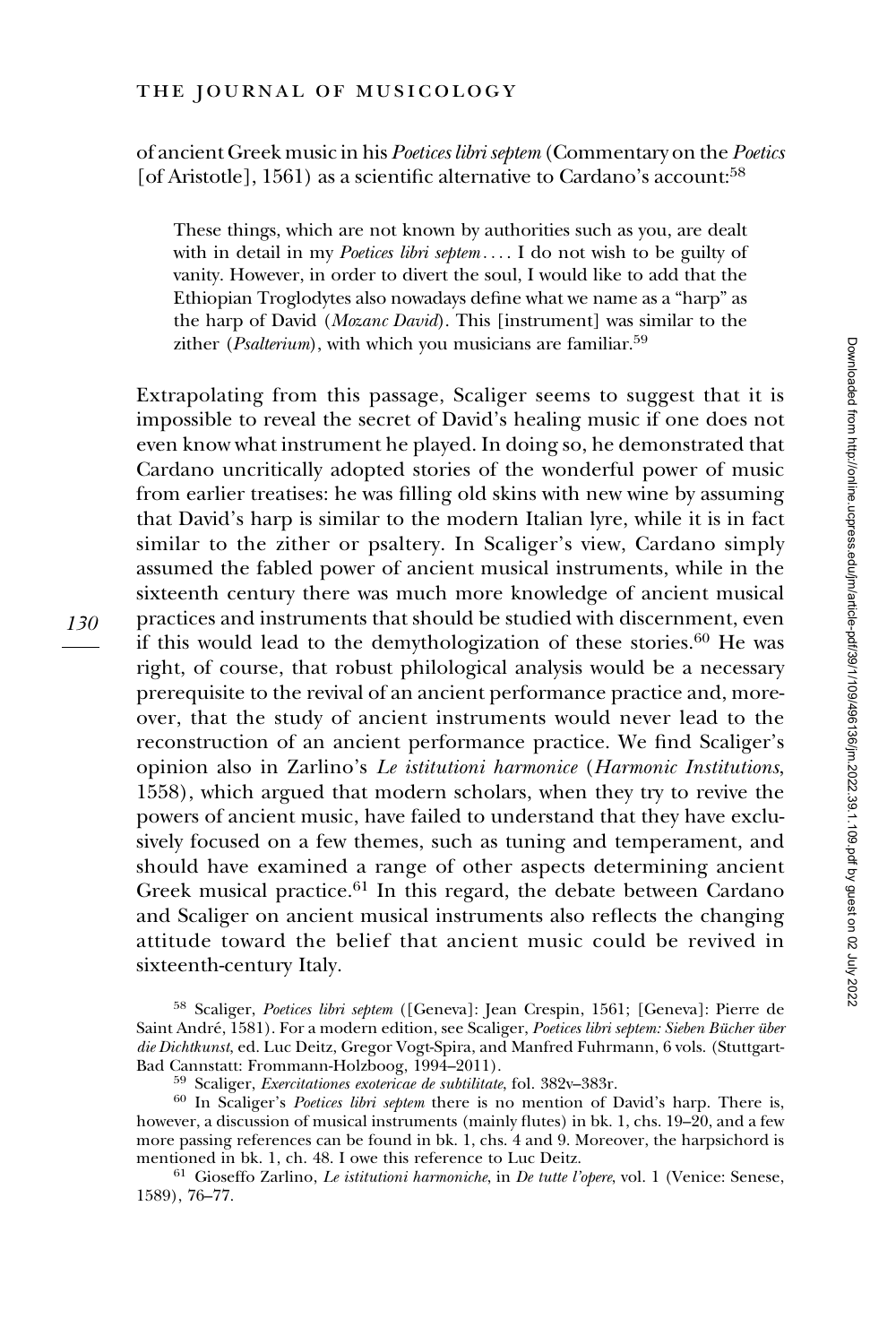#### Conclusion

The debate between Girolamo Cardano and Julius Caesar Scaliger exemplifies broader transformations in sixteenth-century theories of music and science. Why is it interesting to look at these transformations again from the perspective of a debate with so many dead ends, when we know the outcome of the process? First, the debate offers a better understanding of how the status and underpinning of musical facts became a subject for discussion in the scholarly discourse of the time. Second, it illustrates how problems of epistemology and interpretation associated with the learned traditions of Pythagoreanism, Platonism, and Aristotelianism resurfaced in sixteenth-century musical thought. Based on the analysis presented in this article, it can be tentatively concluded that Cardano failed in his ambition to offer an alternative to well-established musical thought. His attempt to explain subtle musical phenomena in a new scientific way fell short because his observations were structured by expectations based on his reading of authoritative sources and common knowledge. Moreover, Scaliger failed in his ambition to attack Cardano for the very same reason.

Cardano's defense of ancient music's wonderful power and the superiority of the sense of hearing and Scaliger's critique of these beliefs changed expectations about the revival of ancient music in the middle of the sixteenth century. On the one hand, the debate between Cardano and Scaliger is evidence of the emergence of a new demarcation in music theory—an approach in which musical sound was conceptualized in terms of acoustics, the sense of hearing in physiological terms, and music's effects on the human soul and its passions in aesthetic and psychological terms. This development came to dominate the research agenda in the seventeenth century. On the other hand, the debate illustrates that humanism was not always a prominent driving force in the assumed emergence of modern forms of scientific research during the sixteenth century but often an impediment. In this regard, the analysis presented above nuances the view of a straightforward musical way to the Scientific Revolution: the flaws and weaknesses in the discussion of sound, hearing, and the power of music of both scholars give us a better sense of "science in action"; they bear witness to a process of trial and error by which a new methodical exposition of musical facts and new concepts of musical science and thought were made.

In sum, despite Cardano's claim that he had successfully revealed the subtle nature of the most intriguing musical phenomena and Scaliger's rejection of this claim, both thinkers conducted their debate on the basis of the same inherited learned traditions, in which the discipline of acoustics was highly intertwined with the discipline of aesthetics. In their